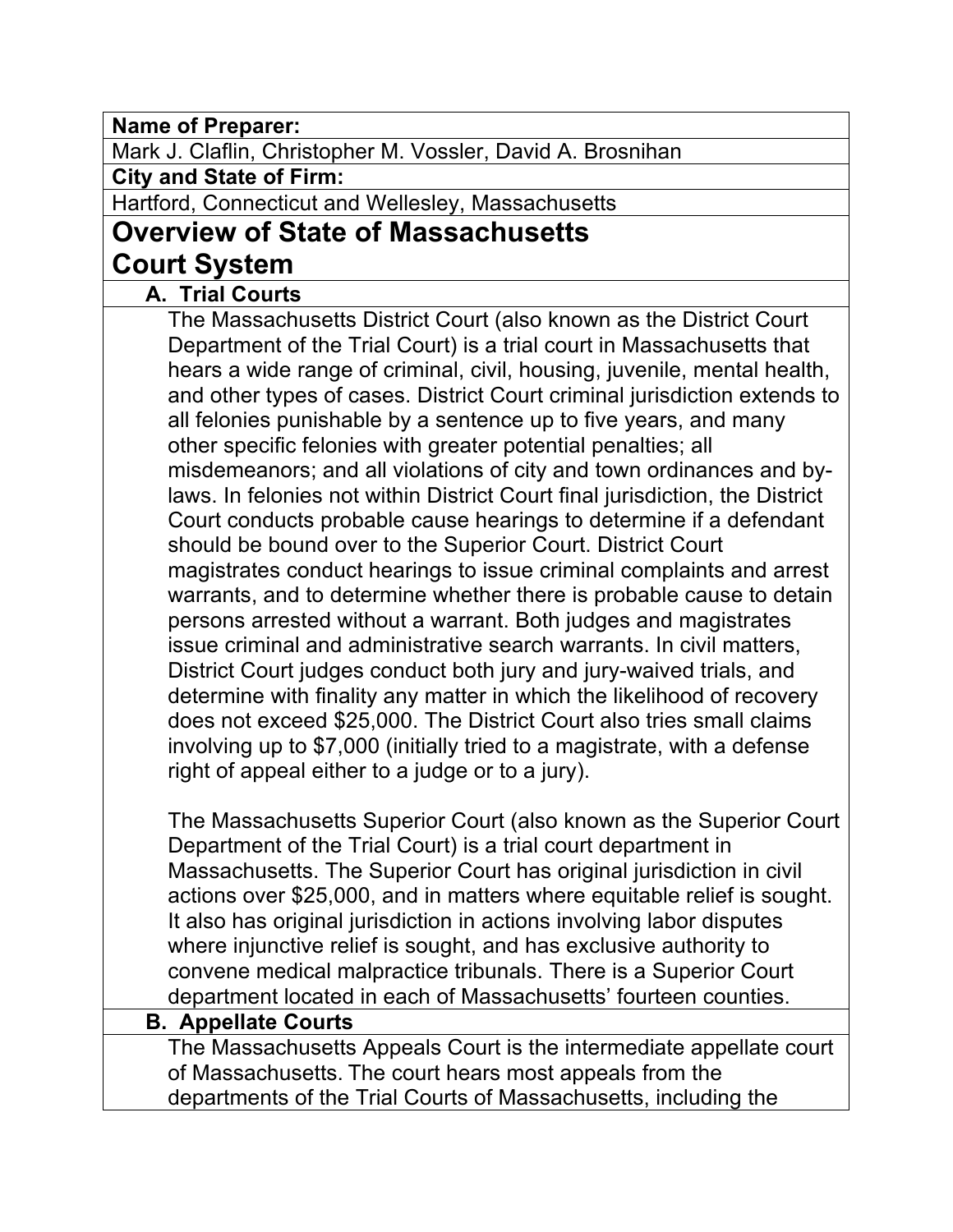Massachusetts Land Court, the Department of Industrial Accidents, the Appellate Tax Board, and the Massachusetts Labor Relations Commission.

Some types of appeals are not heard before the Appeals Court. For example, an appeal from a conviction of first degree murder goes directly to the Supreme Judicial Court. The Supreme Judicial Court can also elect to bypass review by the Appeals Court and hear a case on "direct appellate review." In the District Court Department, appeals in certain civil cases are made first to the Appellate Division of the District Court before being eligible for appeal to the Appeals Court. After a decision by the Appeals Court, parties may seek "further appellate review" by requesting review by the Supreme Judicial Court. The Appeals Court usually hears cases in three-judge panels, which rotate so that every judge has an opportunity to sit with every other judge. However, single judges will often hear interlocutory appeals from such things as court orders, stays of civil proceedings, and awards of attorney's fees. The Appeals Court consists of twentyfive active justices as well as several recall justices who despite having retired continue to assist the Court with its case load. Appeals are heard from September through June. The current Chief Justice of the Appeals Court is Phillip Rapoza.

The Massachusetts Supreme Judicial Court (SJC) is the highest court in the Commonwealth of Massachusetts.

## **Procedural**

#### **A. Venue**

Massachusetts General Law Chapter 223 § 1-2: An action shall, except as otherwise provided, if any one of the parties thereto lives in the commonwealth, be brought in the county where one of them lives or has his usual place of business. If neither party lives in the commonwealth, the action may be brought in any county. If an action is dismissed because the defendant has raised timely objection to venue, the defendant shall be allowed double costs. Except as provided in section twenty-one of chapter two hundred and eighteen, a transitory action in a district court shall be brought in a court in the judicial district where one of the parties lives or has his usual place of business or in a court, the judicial district of which is adjacent to the judicial district where one of the parties lives or has his usual place of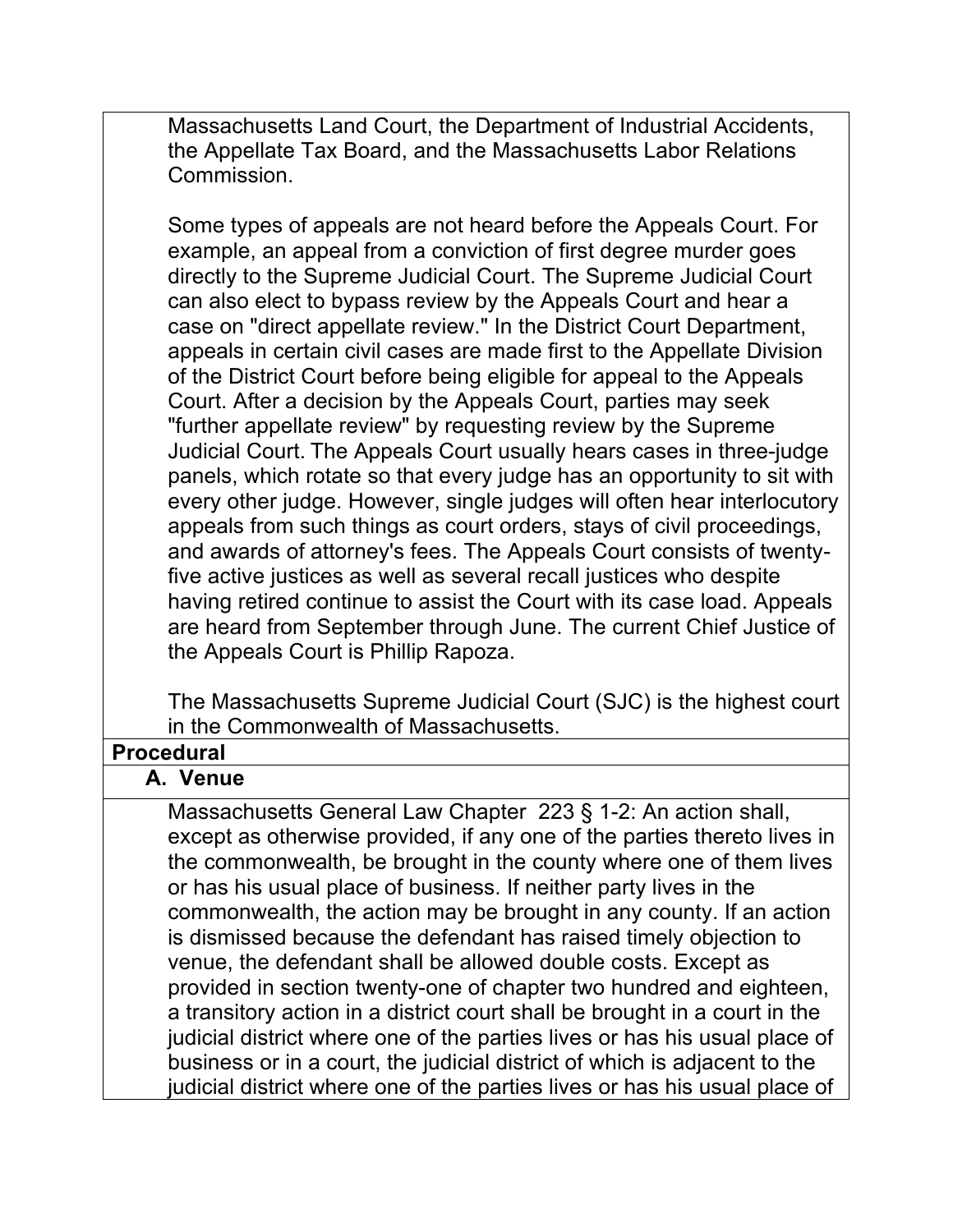| business or, if in connection with the commencement of such an              |
|-----------------------------------------------------------------------------|
| action the approval of trustee process is sought, that action shall be      |
| brought in a court in the judicial district where one of the parties or     |
| any person alleged to be trustee lives or has a usual place of              |
| business, or in a court the judicial district of which adjoins the judicial |
| district where one of the parties or one of the alleged trustees lives or   |
| has a usual place of business.                                              |
| <b>B. Statute of Limitations</b>                                            |
| Personal injury: 3 years from date of reasonable discovery of injury;       |
| property damage: 3 years; written contract: 6 years; oral contract: 6       |
| years; contract under seal: 20 years; product liability: 3 years; sexual    |
| molestation of a minor: 3 years from date victim turns 18, or when the      |
| victim reasonably discovers injury; wrongful death: 3 years from date       |
| of death; breach of warranty: 3 years; fraud: 3 years; libel/slander: 3     |
| years; Workers' Compensation: 4 years; asbestos: 3 years from date          |
| of diagnosis with asbestos-related disease; unfair trade practices: 4       |
| years                                                                       |
| C. Time for Filing an Answer                                                |
| 20 days from service of process                                             |
| D. Dismissal Re-Filing of Suit                                              |
| Massachusetts Civil Procedure Rule 41(b)(1): Dismissal for Lack of          |
| Prosecution:                                                                |
|                                                                             |
| The court may on notice as hereinafter provided at any time, in its         |
| discretion, dismiss for lack of prosecution any action which has            |
| remained upon the docket for three years preceding said notice              |
| without activity shown other than placing upon the trial list, marking      |
| for trial, being set down for trial, the filing or withdrawal of an         |
| appearance, or the filing of any paper pertaining to discovery. The         |
| notice shall state that the action will be dismissed on a day certain,      |
| (not less than one year from the date of the notice) unless before that     |
| day the case has been tried, heard on the merits, otherwise disposed        |
| of, or unless the court on motion with or without notice shall otherwise    |
| order. The notice shall be mailed to the plaintiff's attorney of record,    |
| or, if there be none, to the plaintiff if his address be known. Otherwise   |
| such notice shall be published as directed by the court. Dismissal          |
| under this paragraph shall be without prejudice.                            |
|                                                                             |
| As a minimal requirement for dismissal of action for failure to             |

prosecute, there must be convincing evidence of unreasonable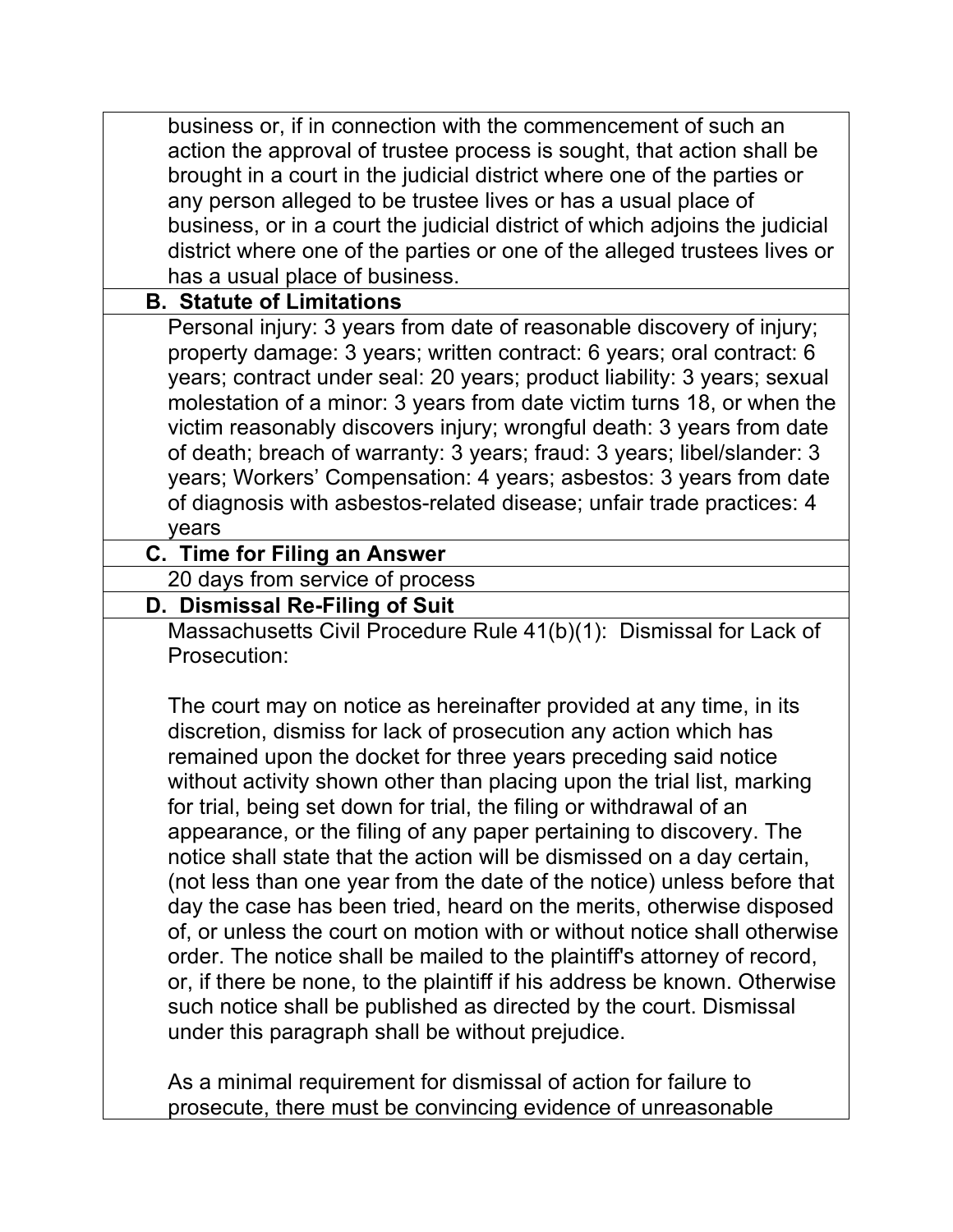conduct or delay, and the judge should also give sufficient consideration to prejudice that a movant would incur if the motion were denied, and whether there are more suitable, alternative penalties. Massachusetts Broken Stone Co. v. Planning Bd. of Weston, 45 Mass.App.Ct. 738 (1998).

Dismissal for failure to prosecute is committed to sound discretion of trial judge and can be reversed only in rare instance that it is so arbitrary, capricious, whimsical or idiosyncratic that it constitutes abuse of discretion amounting to error of law. Dewing v. J.B. Driscoll Ins. Agency, 30 Mass.App.Ct. 467 (1991).

#### **Liability**

#### **A. Negligence**

Comparative Negligence: "51%" Rule

Mass. Gen. Laws c.231, Section 85:

Contributory negligence shall not bar recovery in any action by any person or legal representative to recover damages for negligence resulting in death or in injury to person or property, if such negligence was not greater than the total amount of negligence attributable to the person or persons against whom recovery is sought, but any damages allowed shall be diminished in proportion to the amount of negligence attributable to the person for whose injury, damage or death recovery is made. In determining by what amount the plaintiff's damages shall be diminished in such a case, the negligence of each plaintiff shall be compared to the total negligence of all persons against whom recovery is sought. The combined total of the plaintiff's negligence taken together with all of the negligence of all defendants shall equal one hundred per cent.

Contribution:

Mass. Gen. Laws c.231b, Section 1:

(a) Except as otherwise provided in this chapter, where two or more persons become jointly liable in tort for the same injury to person or property, there shall be a right of contribution among them even though judgment has not been recovered against all or any of them. (b) The right of contribution shall exist only in favor of a joint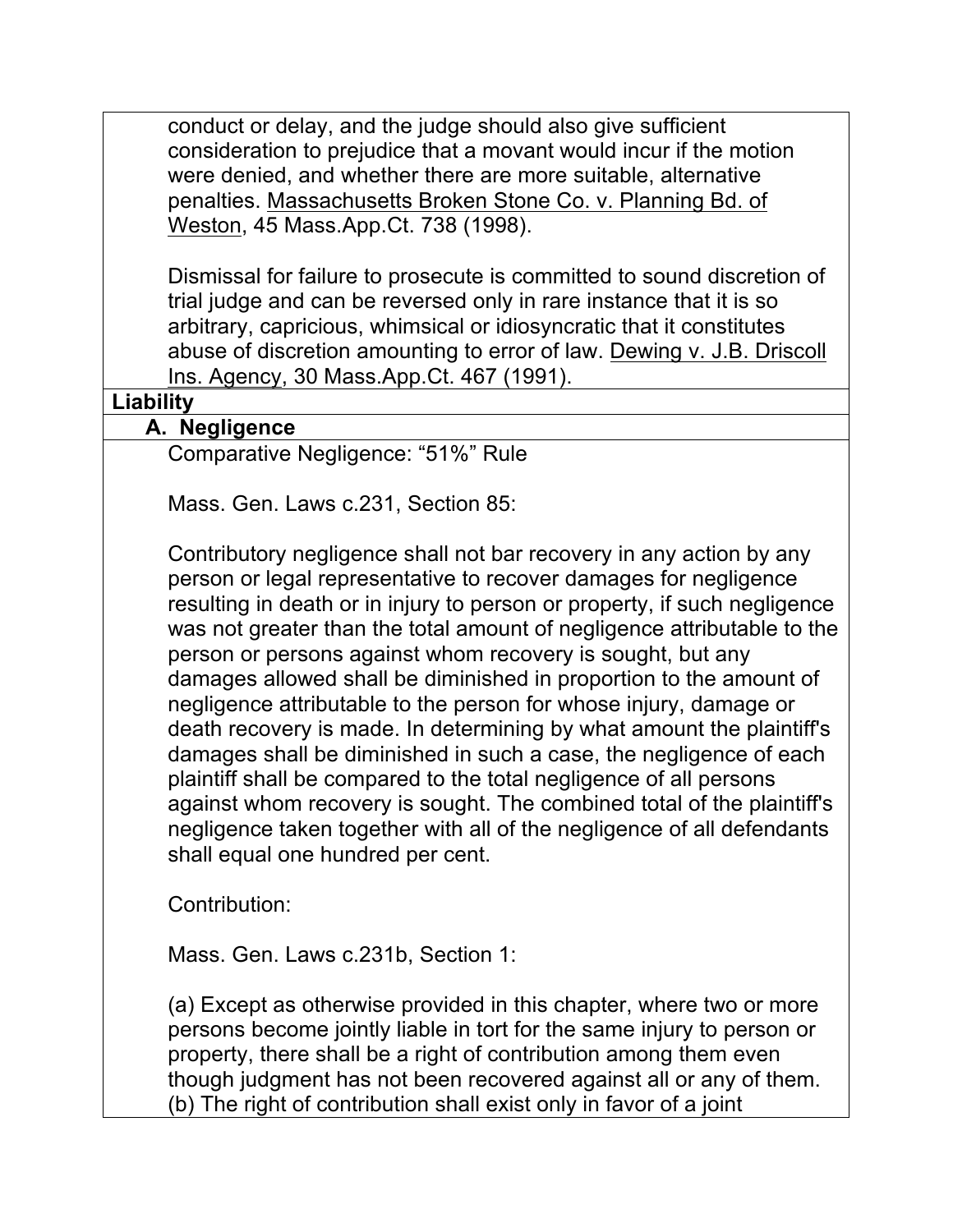tortfeasor, hereinafter called tortfeasor, who has paid more than his pro rata share of the common liability, and his total recovery shall be limited to the amount paid by him in excess of his pro rata share. No tortfeasor shall be compelled to make contribution beyond his own pro rata share of the entire liability.

(c) A tortfeasor who enters into a settlement with a claimant shall not be entitled to recover contribution from another tortfeasor in respect to any amount paid in a settlement which is in excess of what was reasonable.

#### **B. Negligence Defenses**

Contributory negligence is a recognized defense in MA. Mass. Gen. Laws c.231, Section 85: Contributory negligence shall not bar recovery in any action by any person or legal representative to recover damages for negligence resulting in death or in injury to person or property, if such negligence was not greater than the total amount of negligence attributable to the person or persons against whom recovery is sought, but any damages allowed shall be diminished in proportion to the amount of negligence attributable to the person for whose injury, damage or death recovery is made.

Recognized affirmative defenses also include accord and satisfaction, arbitration and award, assumption of risk, discharge in bankruptcy, duress, estoppel, failure of consideration, fraud, illegality, injury by fellow servant, laches, license, payment, release, res judicata, statute of frauds, statute of limitations, waiver, and any other matter constituting an avoidance or affirmative defense.

In the context of premise liability claims, notice (either actual or constructive) is a defense. However, Massachusetts Courts have recently recognized the "mode of operation" liability standard. Generally, "[t]he obligation of one who controls business premises is to use due care to keep the premises provided for the use of its patrons in a reasonably safe condition, or at least to warn them of any dangers that might arise from such use, which are not likely to be known to them, and of which the defendant knows or ought to know." Oliveri v. M.B.T.A., 363 Mass. 165, 167 (1973). However, in the recent case of Sheehan v. Roche Brothers Supermarkets, Inc., 448 Mass. 780, 863 (2007), the Supreme Judicial Court adopted the "mode of operation" approach to determine premises liability. The "mode of operation" rule relieves the plaintiff from having to prove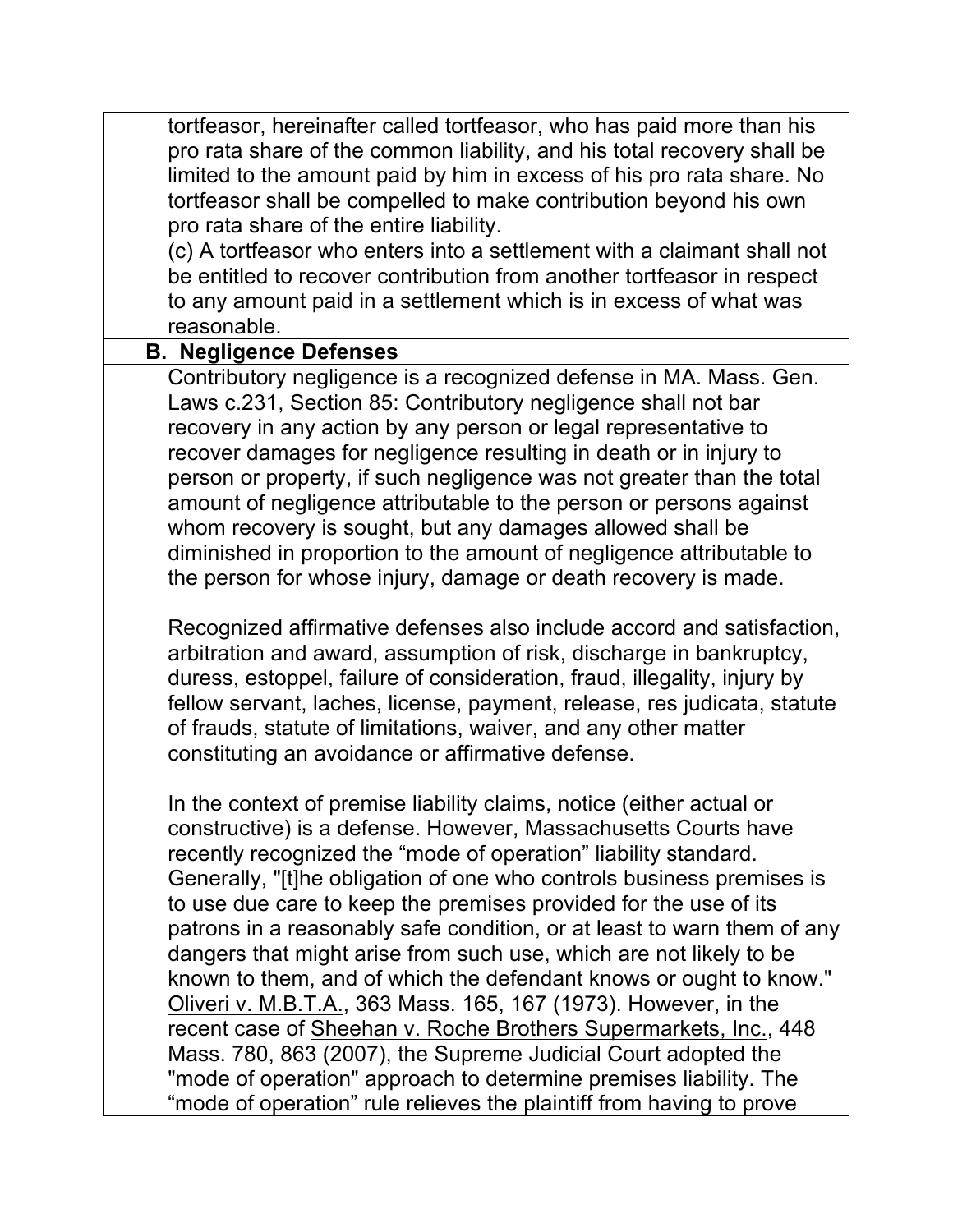notice. In the Sheehan case, a plaintiff was injured after slipping on a grape at a grocery store. The trial court granted the store's motion for summary judgment and held that there was insufficient evidence that the defendant was on notice of the hazardous condition. The Supreme Judicial Court reversed the trial court's decision and noted that Massachusetts historically has followed the traditional approach governing premises liability, requiring that a plaintiff show that the defendant had actual or constructive notice of the hazardous condition. In light of the trend away from clerk-assisted grocers to modern self-serve grocery stores, the Court held that the plaintiff can satisfy the notice requirement by demonstrating that an injury was attributable to a reasonably foreseeable dangerous condition that is related to the owner's self-service business or "mode of operation." Plaintiff's attorneys repeatedly try to extend this new liability standard to all premise liability case, though to date the Courts have only recognized it in the context of self service grocery and retail businesses.

**C. Gross Negligence, Recklessness, Willful and Wanton Conduct** Under Massachusetts law, although merely a form of higher culpability negligence, gross negligence or recklessness may be filed as an independent claim. Gross negligence is substantially and appreciably higher in magnitude than ordinary negligence; for example, negligent acts that are long continued, serious, deliberate and persistent may constitute gross negligence:

"Although merely a form of higher culpability negligence, gross negligence or recklessness may be filed as an independent claim. See e.g., Matsuyama v. Birnbaum, 452 Mass. 1, 36, 890 N.E.2d 819 (2008). 'Gross negligence is substantially and appreciably higher in magnitude than ordinary negligence.' Altman v. Aronson, 231 Mass. 588, 591–92, 121 N.E. 505 (1919) ('Ordinary and gross negligence differ in degree of inattention, while both differ in kind from willful and intentional conduct which is or ought to be known to have a tendency to injure.'). For example, negligent acts that are 'long continued, serious, deliberate and persistent' may constitute gross negligence. Shepard v. Roussel, 341 Mass. 730, 730, 170 N.E.2d 317 (1960)." Weinberg v. Grand Circle Travel, LCC, 891 F. Supp. 2d 228, 251 (D. Mass. 2012).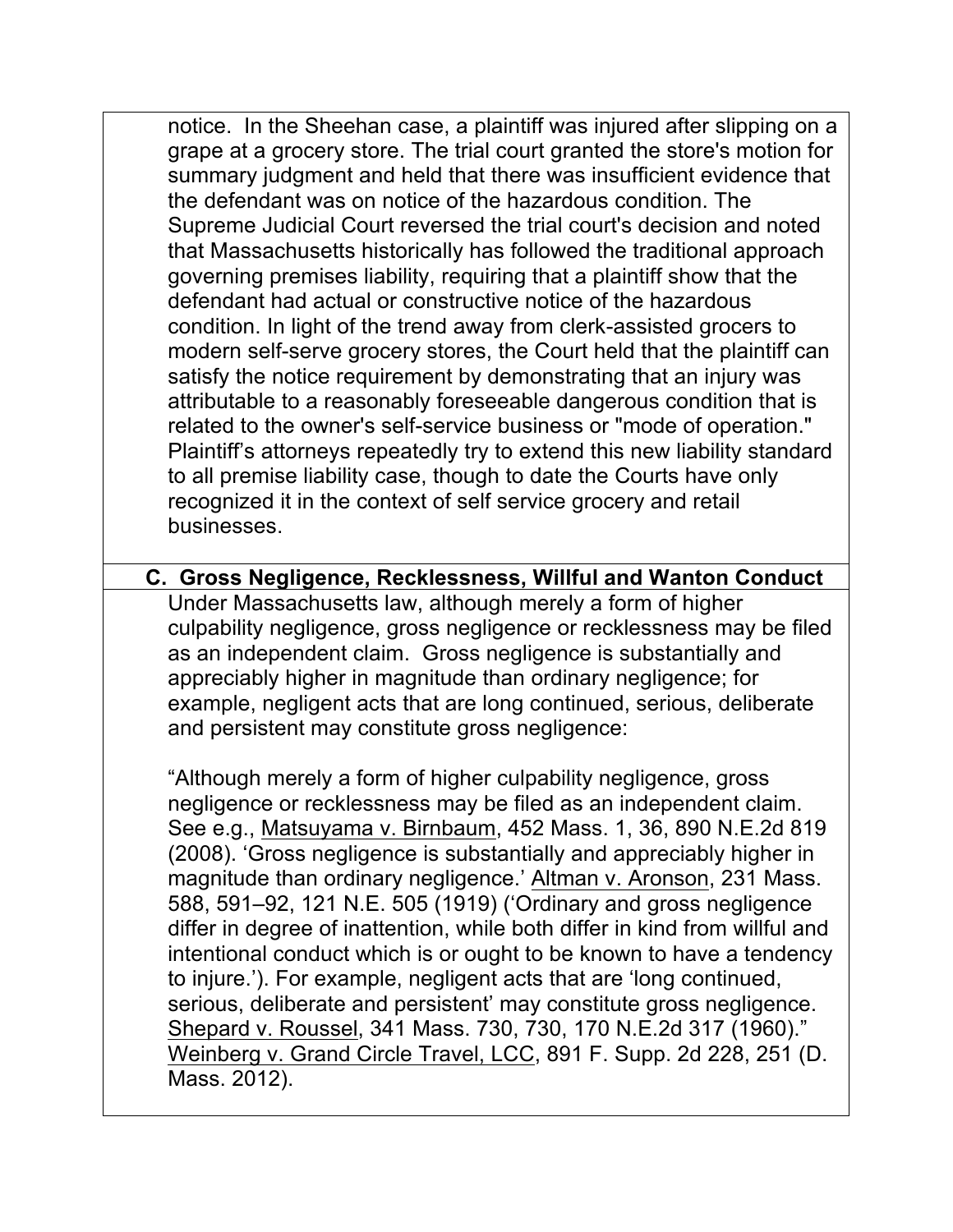"'The essence of wanton or reckless conduct is intentional conduct, by way either of commission or of omission where there is a duty to act, which conduct involves a high degree of likelihood that substantial harm will result to another.' Commonwealth v. Catalina, 407 Mass. 779, 789, 556 N.E.2d 973 (1990). The imposition of tort liability for wilful and wanton conduct can be based on 'either a subjective or an objective standard for evaluating knowledge of the risk of harm.' Boyd v. National R.R. Passenger Corp., 446 Mass. 540, 546, 845 N.E.2d 356 (2006). Under a subjective standard, the actor knows, or has reason to know, of facts creating a high degree of risk of physical harm to another, and deliberately proceeds to act, or fails to act, with conscious disregard for or indifference to that risk. See id. at 546–47, 845 N.E.2d 356. Under an objective standard, the actor knows, or has reason to know, of facts creating a high degree of risk of physical harm to another, but unreasonably fails to realize the high degree of risk involved. Id. at 547, 845 N.E.2d 356. Under either standard, the risk must be an unreasonable one, and the actor's conduct must involve a risk of harm to others substantially exceeding that necessary to make the conduct negligent. Id. Therefore, wilful and wanton conduct 'involves a degree of risk and a voluntary taking of that risk so marked that, compared to negligence, there is not just a difference in degree but also a difference in kind.' Sandler v. Commonwealth, 419 Mass. 334, 337, 644 N.E.2d 641 (1995); see also Manning v. Nobile, 411 Mass. 382, 387–88, 582 N.E.2d 942 (1991)." Sarro v. Philip Morris USA Inc., 857 F. Supp. 2d 182, 185-86 (D. Mass. 2012).

## **D. Negligent Hiring and Retention**

"The plaintiff's theories of liability-negligent hiring or negligent retention of an employee by an employer-have been recognized by a number of jurisdictions, including Massachusetts." Foster v. Loft, Inc., 26 Mass. App. Ct. 289, 290, 526 N.E.2d 1309, 1310 (1988).

"The doctrine states that an employer whose employees are brought in contact with members of the public in the course of the employer's business has a duty to exercise reasonable care in the selection and retention of his employees. These principles have been explained in the following manner: 'An employer must use due care to avoid the selection or retention of an employee whom he knows or should know is a person unworthy, by habits, temperament, or nature, to deal with the persons invited to the premises by the employer. The employer's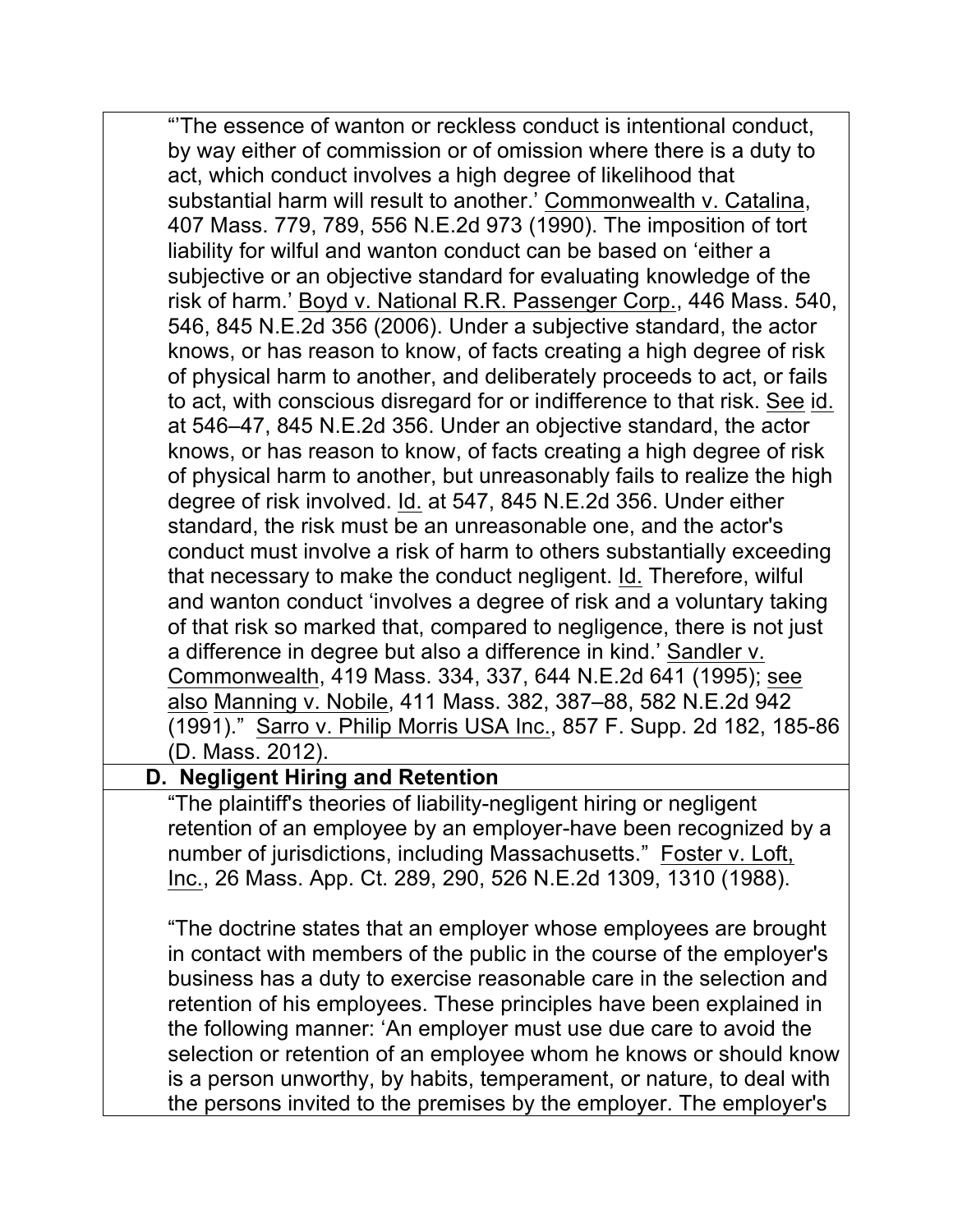| knowledge of past acts of impropriety, violence, or disorder on the<br>part of the employee is generally considered sufficient to forewarn the<br>employer who selects or retains such employee in his service that he<br>may eventually commit an assault, although not every infirmity of<br>character, such, for example, as dishonesty or querulousness, will<br>lead to such result." Foster v. Loft, Inc., 26 Mass. App. Ct. 289, 290-<br>91, 526 N.E.2d 1309, 1310-11 (1988).                                                                                                                                                                                                                                            |
|---------------------------------------------------------------------------------------------------------------------------------------------------------------------------------------------------------------------------------------------------------------------------------------------------------------------------------------------------------------------------------------------------------------------------------------------------------------------------------------------------------------------------------------------------------------------------------------------------------------------------------------------------------------------------------------------------------------------------------|
| <b>E. Negligent Entrustment</b>                                                                                                                                                                                                                                                                                                                                                                                                                                                                                                                                                                                                                                                                                                 |
| "In order to prevail on a claim for negligent entrustment in the<br>Commonwealth, the plaintiff must show that '(1) the defendant<br>entrusted a vehicle to an incompetent or unfit person whose<br>incompetence or unfitness was the cause of the [victim's] injuries; (2)<br>[the defendant] gave specific or general permission to the operator to<br>drive the [vehicle]; and (3) the defendant had actual knowledge of the<br>incompetence or unfitness of the operator to drive the vehicle. Nunez<br>v. A & M Rentals, Inc., 63 Mass. App. Ct. 20, 22, 822 N.E.2d 743,<br>746 (2005).                                                                                                                                    |
| "[N] egligent entrustment' as a distinct and specific cause of action is<br>not exclusive of, but, rather, is derived from the more general<br>concepts of ownership, operation, and use of a motor vehicle."<br>Barnstable Cnty. Mut. Fire Ins. Co. v. Lally, 374 Mass. 602, 606, 373<br>N.E.2d 966, 969 (1978).                                                                                                                                                                                                                                                                                                                                                                                                               |
| F. Dram Shop                                                                                                                                                                                                                                                                                                                                                                                                                                                                                                                                                                                                                                                                                                                    |
| To prevail in a dram shop case, a plaintiff must prove by a<br>preponderance of the evidence that the patron in question was<br>exhibiting outward signs of intoxication by the time he was served his<br>last alcoholic drink. Vickowski v. Polish Am. Citizens Club of<br>Deerfield, Inc., 422 Mass. 606, 610 (1996). However, a plaintiff can<br>establish this with circumstantial proof. "In other words, a jury<br>confronted with evidence of a patron's excessive consumption of<br>alcohol, properly could infer, on the basis of common sense and<br>experience, that the patron would have displayed obvious outward<br>signs of intoxication while continuing to receive service from the<br>licensee." Id. at 611. |
| <b>G. Joint and Several Liability</b>                                                                                                                                                                                                                                                                                                                                                                                                                                                                                                                                                                                                                                                                                           |
| Mass. Gen. Laws c.231B:                                                                                                                                                                                                                                                                                                                                                                                                                                                                                                                                                                                                                                                                                                         |
| Establishes joint and several liability among tortfeasors, but allows for<br>contribution according to each tortfeasor's pro-rata share.                                                                                                                                                                                                                                                                                                                                                                                                                                                                                                                                                                                        |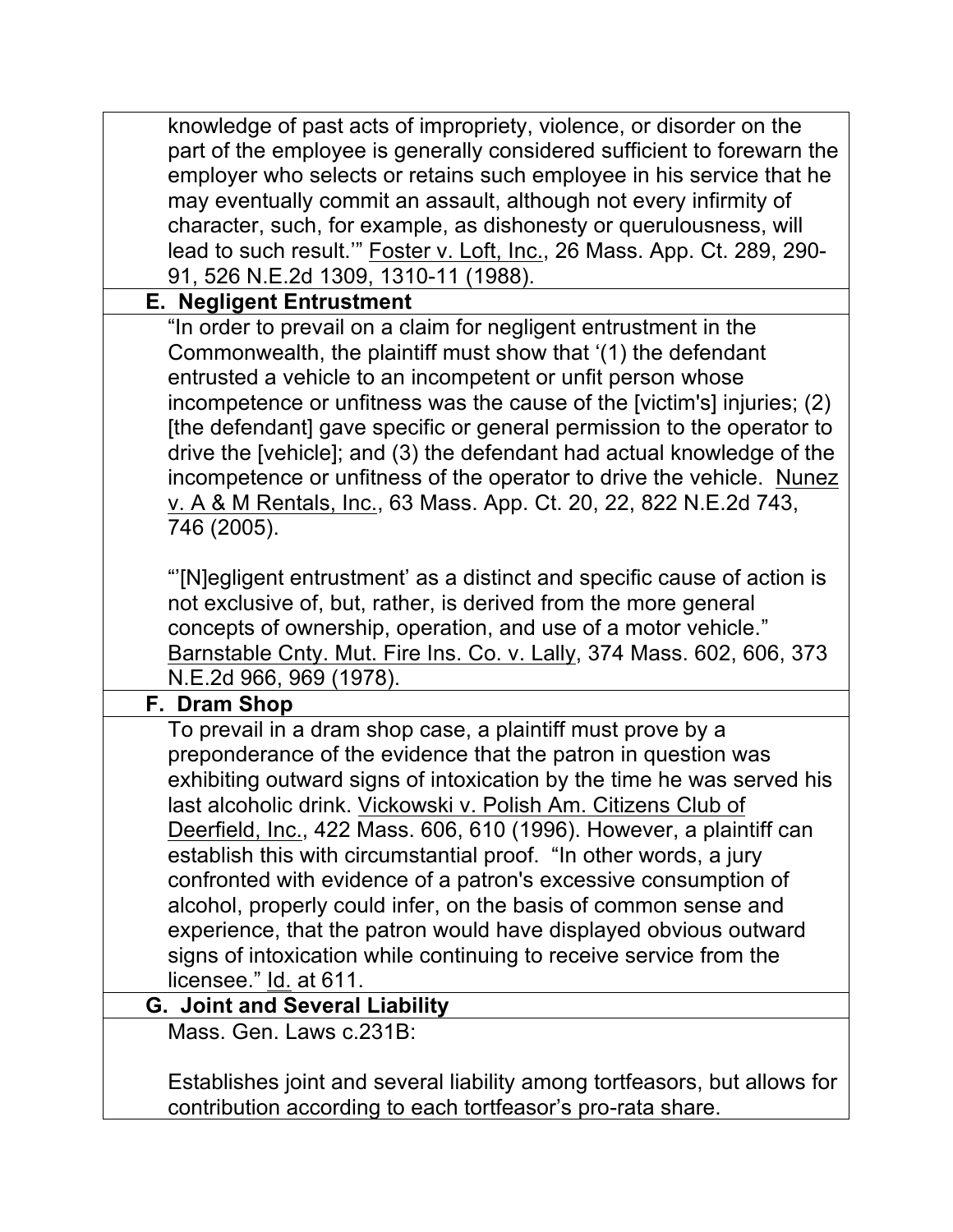Entities From Whom Contribution Cannot be Sought A claim for contribution cannot be made against an employer pursuant to the exclusivity provision of the Workers' Compensation Act. Liberty Mutual Ins. Co. v. Westerlind, 374 Mass. 524, 526 (1978). Contribution cannot be sought against a parent for a child's tort, unless that parent has breached his duty "to exercise reasonable care to prevent his minor child from inflicting injury, intentionally or negligently, on others. Caldwell v. Zaher, 344 Mass. 590, 592 (1962). **H. Wrongful Death and/or Survival Actions** Mass. Gen. Laws c.229, Section 2: A person who (1) by his negligence causes the death of a person, or (2) by willful, wanton or reckless act causes the death of a person under such circumstances that the deceased could have recovered damages for personal injuries if his death had not resulted, or (3) operates a common carrier of passengers and by his negligence causes the death of a passenger, or (4) operates a common carrier of passengers and by his willful, wanton or reckless act causes the death of a passenger under such circumstances that the deceased could have recovered damages for personal injuries if his death had not resulted, or (5) is responsible for a breach of warranty arising under Article 2 of chapter one hundred and six which results in injury to a person that causes death, shall be liable in damages in the amount of: (1) the fair monetary value of the decedent to the persons entitled to receive the damages recovered, as provided in section one, including but not limited to compensation for the loss of the reasonably expected net income, services, protection, care, assistance, society, companionship, comfort, guidance, counsel, and advice of the decedent to the persons entitled to the damages recovered; (2) the reasonable funeral and burial expenses of the decedent; (3) punitive damages in an amount of not less than five thousand dollars in such case as the decedent's death was caused by the malicious, willful, wanton or reckless conduct of the defendant or by the gross negligence of the defendant **I. Vicarious Liability** Vicarious liability based on a claimed agency relationship permits an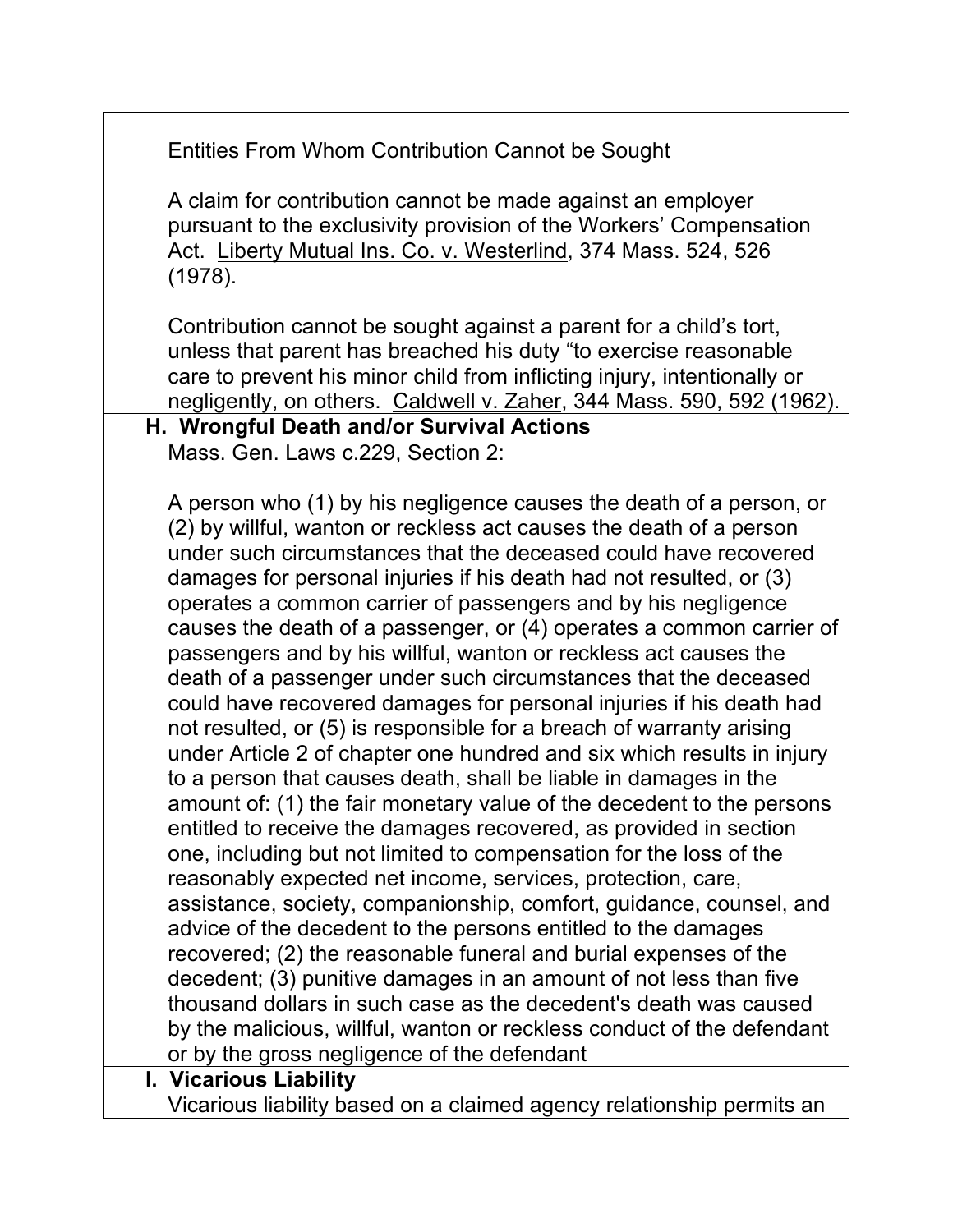injured party to recover against a principal if the injury occurs as a result of the negligence of its agent acting within the scope of his agency. Abraham v. E.H. Porter Constr. Co., 354 Mass. 757 (1968) (finding that any carelessness of the defendant builder's employees in the course of their lunchtime activities on their own time away from the construction site was not chargeable to the builder); Worcester Ins. Co. v. Fells Acres Day School, Inc., 408 Mass. 393 (1990) (finding that corporation was not vicariously liable for assaults and batteries committed by staff members).

## **J. Exclusivity of Workers' Compensation**

The exclusivity provision in the workers' compensation statute ordinarily bars a third party sued by the employee from recovering against the negligent employer who has paid workers' compensation. M.G.L. c. 152, § 23.

However, a contract-based right to indemnification may stem from a binding express or implied contract of indemnity or from an obligation implied from the parties' relationship, and which will override the immunity protection given the employer by

the compensation act. Larkin v. Ralph o. Porter, Inc., 405 Mass. 179, 181 (1989), quoting Decker v. Black & Decker Mfg. Co., 389 Mass. 35, 37 (1983). See, Kelly v. DiMeo, Inc., 31 Mass.App.Ct. 626, 628, 581 N.E.2d 1316 (1991), citing H.P. Hood & Sons, Inc. v. Ford Motor Co., 370 Mass. 69, 77, 345 N.E.2d 683 (1976). See, also Whittle v. Pagani Bros. Constr. Co., 383 Mass. 796, 799–800 (1981)

#### **Damages**

## **A. Statutory Caps on Damages**

M.G.L.A. 231 § 60H: In any action for malpractice, negligence, error, omission, mistake or the unauthorized rendering of professional services against a provider of health care, the court shall instruct the jury that in the event they find the defendant liable, they shall not award the plaintiff more than five hundred thousand dollars for pain and suffering, loss of companionship, embarrassment and other items of general damages unless the jury determines that there is a substantial or permanent loss or impairment of a bodily function or substantial disfigurement, or other special circumstances in the case which warrant a finding that imposition of such a limitation would deprive the plaintiff of just compensation for the injuries sustained.

M.G.L.A. 231 § 85K: It shall not constitute a defense to any cause of action based on tort brought against a corporation, trustees of a trust,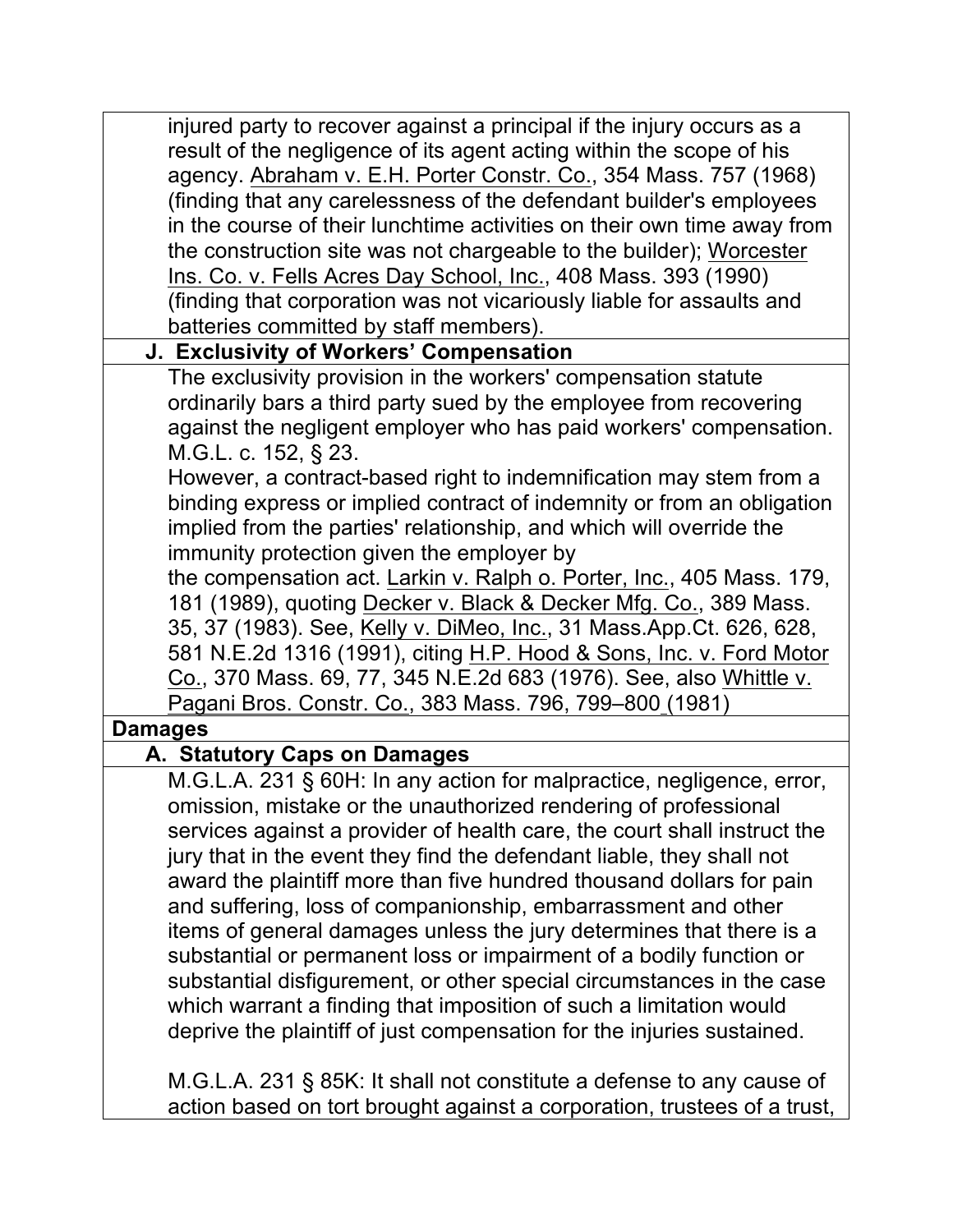or members of an association that said corporation, trust, or association is or at the time the cause of action arose was a charity; provided, that if the tort was committed in the course of any activity carried on to accomplish directly the charitable purposes of such corporation, trust, or association, liability in any such cause of action shall not exceed the sum of twenty thousand dollars exclusive of interest and costs; and provided further, that in the context of medical malpractice claims against a nonprofit organization providing health care, such cause of action shall not exceed the sum of \$100,000, exclusive of interest and costs. Notwithstanding any other provision of this section, the liability of charitable corporations, the trustees of charitable trusts, and the members of charitable associations shall not be subject to the limitations set forth in this section if the tort was committed in the course of activities primarily commercial in character even though carried on to obtain revenue to be used for charitable purposes. (note for incidents occurring before 11/4/12, the charitable cap on damages is \$20,000).

#### **B. Compensatory Damages for Bodily Injury**

The standard MA jury instruction as to damages is as follows: "If you find for the plaintiff, the damages which you award must be reasonable. You may award only the amount of damages as will reasonably compensate the plaintiff for her injuries. In this regard, the plaintiff has the burden of proving, by the evidence in the case, that the damages alleged were sustained as a direct result fo the accident.

#### **C. Collateral Source**

"A plaintiff who has suffered physical injury through the fault of a defendant is entitled to recover for ... reasonable expenses incurred by him for medical care and nursing in the treatment and cure of his injury .... The measure of damages is fair compensation for the injury sustained." Rodgers v. Boynton, 315 Mass. 279, 280 (1943). Mass. Gen. Laws c. 233, § 79G, provides that bills for medical services "shall be admissible as evidence of the fair and reasonable charge for such services." Section 79G further provides that it does not, by its own provisions, limit the right of a party to summon a provider of medical services for the purpose of cross-examination with respect to the bill.

However, a court may exclude certain records on the grounds that they are misleading because the amount reflected in the invoices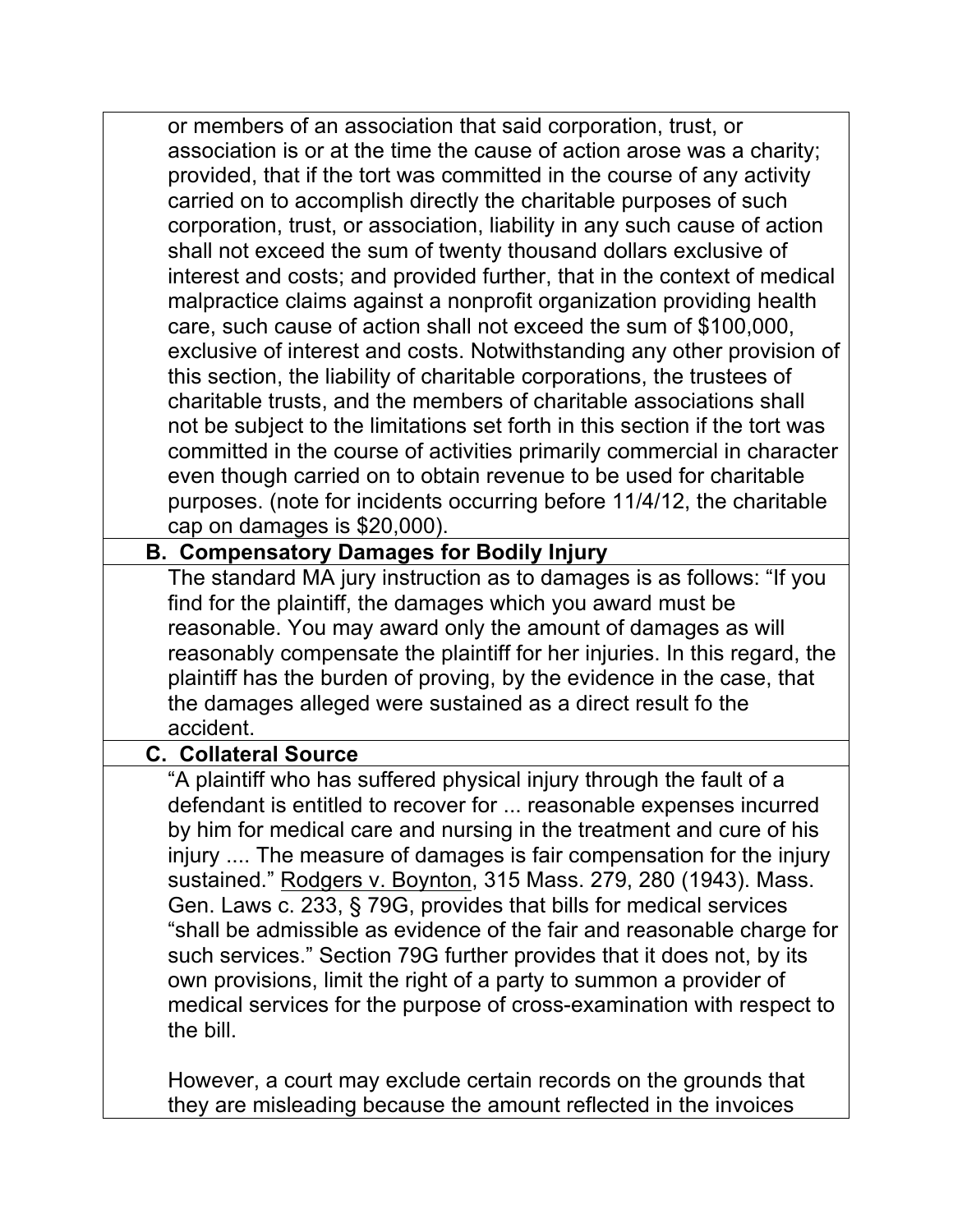includes charges that have been written off by the medical service providers and for which the plaintiff nor his insurer was never obligated to pay. Law v. Griffith, 73 Mass.App.Ct. 1127, 1128 (2009).

Collateral Sources

Under the "collateral source rule," the Massachusetts Supreme Court has held that a defendant may not show that a plaintiff has received other compensation for his injury from some other source. Corsetti v. Stone Co., 396 Mass. 1, 16–17 (1985). "The rationale behind this socalled 'collateral source rule' is that the receipt of such income does not lawfully reduce the plaintiffs' damages, yet jurors might be led by the irrelevancy to consider plaintiffs' claims unimportant or trivial or to refuse plaintiffs' verdicts or reduce them, believing that otherwise there would be unjust double recovery." Id. at 17.

Medicare/Medicaid

Mass. Gen. Laws c.231, Section 60G:

In a malpractice case, "if the plaintiff has received compensation or indemnification from any collateral source whose right of subrogation is based in any federal law, the court shall not reduce the award by the amounts received prior to judgment from such collateral source and such amounts may be recovered in accordance with such federal law."

#### **D. Pre-Judgment/Post-Judgment Interest**

Pre-Judgment Interest: M.G.L.A. 231 § 6B : In any action in which a verdict is rendered or a finding made or an order for judgment made for pecuniary damages for personal injuries to the plaintiff or for consequential damages, or for damage to property, there shall be added by the clerk of court to the amount of damages interest thereon at the rate of twelve per cent per annum from the date of commencement of the action even though such interest brings the amount of the verdict or finding beyond the maximum liability imposed by law.

Post-Judgment Interest: M.G.L.A. 235 § 8: When judgment is rendered upon an award or verdict of a jury or the finding of a justice, interest shall be computed upon the amount of the award, report,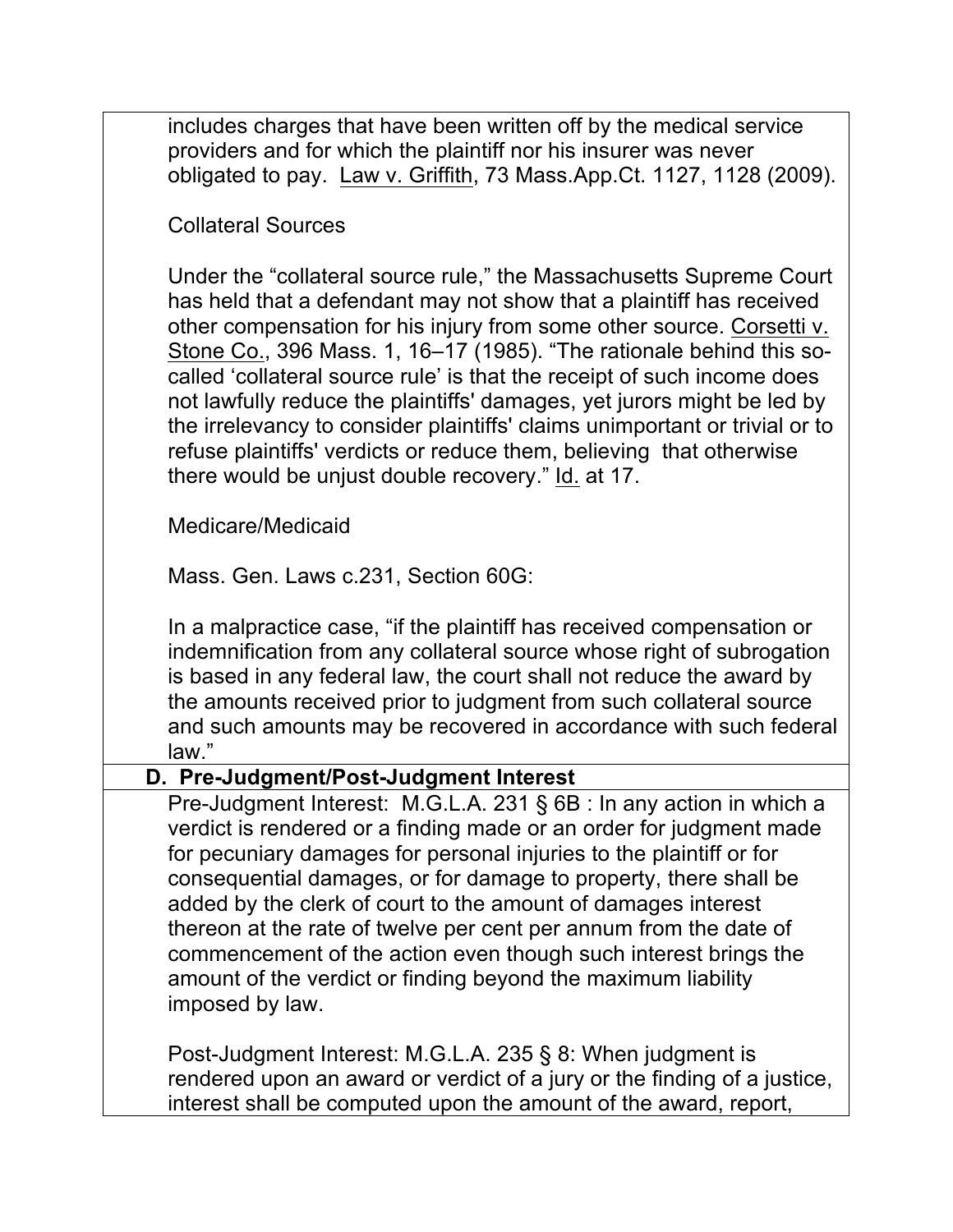| verdict or finding from the time when made to the time the judgment<br>is entered. Every judgment for the payment of money shall bear<br>interest from the day of its entry at the same rate per annum (12%                                                                                                                                                                                                                                                                                                                                                                                                                                                                                                                                                                                                                                                                                          |
|------------------------------------------------------------------------------------------------------------------------------------------------------------------------------------------------------------------------------------------------------------------------------------------------------------------------------------------------------------------------------------------------------------------------------------------------------------------------------------------------------------------------------------------------------------------------------------------------------------------------------------------------------------------------------------------------------------------------------------------------------------------------------------------------------------------------------------------------------------------------------------------------------|
| per annum) as provided for prejudgment interest in such award,<br>report, verdict or finding.                                                                                                                                                                                                                                                                                                                                                                                                                                                                                                                                                                                                                                                                                                                                                                                                        |
| <b>E. Damages for Emotional Distress</b>                                                                                                                                                                                                                                                                                                                                                                                                                                                                                                                                                                                                                                                                                                                                                                                                                                                             |
| To prevail on a claim of negligent infliction of emotional distress, a<br>plaintiff must establish: (1) negligence; (2) emotional distress; (3)<br>causation; (4) physical harm; and (5) that a reasonable person would<br>have suffered emotional distress under the circumstances. Rodriguez<br>v. Cambridge Hous. Auth., 443 Mass. 697, 701, 823 N.E.2d 1249<br>(2005). Moreover, the plaintiff is required to substantiate the physical<br>harm with expert medical testimony. Id. It should be noted that<br>"physica harm" is widely construed to include many physical and<br>mental ailments. In addition, "[a] successful negligent infliction of<br>emotional distress claim  must do more than allege 'mere upset,<br>dismay, humiliation, grief and anger.' " Sullivan v. Boston Gas Co., at<br>137, 605 N.E.2d 805, quoting Corso v. Merrill, 119 N.H. 647, 653,<br>406 A.2d 300 (1979) |
| To recover upon a claim of intentional infliction of emotional distress,<br>a plaintiff must prove that: (1) the defendant intended to inflict<br>emotional distress or knew or should have known that emotional<br>distress would likely result from his conduct; (2) the defendant's<br>conduct was extreme and outrageous, was beyond all bounds of<br>decency, and was utterly intolerable in a civilized society; (3) the<br>defendant's conduct caused the plaintiff's emotional distress; and (4)<br>the emotional distress suffered by the plaintiff was severe and of a<br>nature that no reasonable person could be expected to endure it.<br>Massachusetts Superior Court Civil Practice Jury Instructions,<br>Second Edition, § 8.1 (2008), citing Tetrault v. Mahoney, Hawkes &<br>Goldings, 425 Mass. 456, 465–66 (1997).                                                              |
| F. Wrongful Death and/or Survival Action Damages                                                                                                                                                                                                                                                                                                                                                                                                                                                                                                                                                                                                                                                                                                                                                                                                                                                     |
| Mass. Gen. Laws c.229, Section 2:                                                                                                                                                                                                                                                                                                                                                                                                                                                                                                                                                                                                                                                                                                                                                                                                                                                                    |
| A person who (1) by his negligence causes the death of a person, or<br>(2) by willful, wanton or reckless act causes the death of a person<br>under such circumstances that the deceased could have recovered<br>damages for personal injuries if his death had not resulted, or (3)                                                                                                                                                                                                                                                                                                                                                                                                                                                                                                                                                                                                                 |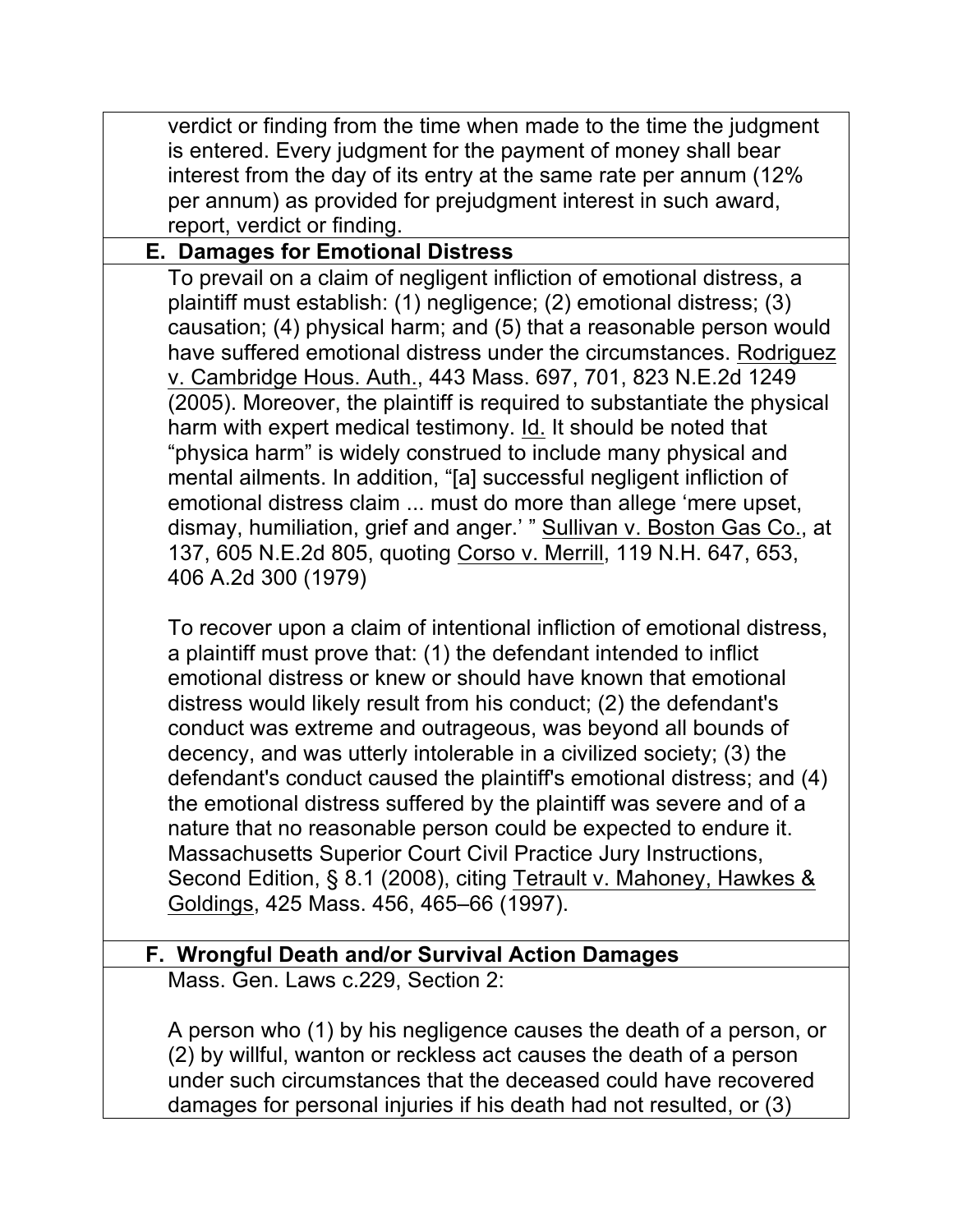operates a common carrier of passengers and by his negligence causes the death of a passenger, or (4) operates a common carrier of passengers and by his willful, wanton or reckless act causes the death of a passenger under such circumstances that the deceased could have recovered damages for personal injuries if his death had not resulted, or (5) is responsible for a breach of warranty arising under Article 2 of chapter one hundred and six which results in injury to a person that causes death, shall be liable in damages in the amount of: (1) the fair monetary value of the decedent to the persons entitled to receive the damages recovered, as provided in section one, including but not limited to compensation for the loss of the reasonably expected net income, services, protection, care, assistance, society, companionship, comfort, guidance, counsel, and advice of the decedent to the persons entitled to the damages recovered; (2) the reasonable funeral and burial expenses of the decedent; (3) punitive damages in an amount of not less than five thousand dollars in such case as the decedent's death was caused by the malicious, willful, wanton or reckless conduct of the defendant or by the gross negligence of the defendant.

#### **G. Punitive Damages**

Massachusetts does not allow a common law recovery of punitive damages. However, the following Massachusetts statutes provide for punitive damages:

1. Massachusetts Declaration of Rights and Articles 1, 10, 15, 26 (civil rights violations).

2. Massachusetts Rules of Appellate Procedure 25 (double or single costs may be awarded for filing of frivolous appeals).

3. Mass. Gen. Laws c.21E, §5 (treble damages for the release or threat of release of hazardous materials).

4. Mass. Gen. Laws c.93 §102(b) (punitive damages for the violation of civil rights and equal protection laws).

5. Mass. Gen. Laws c.93A, §§9 and 11 (provides for multiple damages for unfair and deceptive trade practices that are knowing and willful, plus the recovery of costs and attorneys fees). Section 9 is for the protection of consumers and Section 11 is for the protection of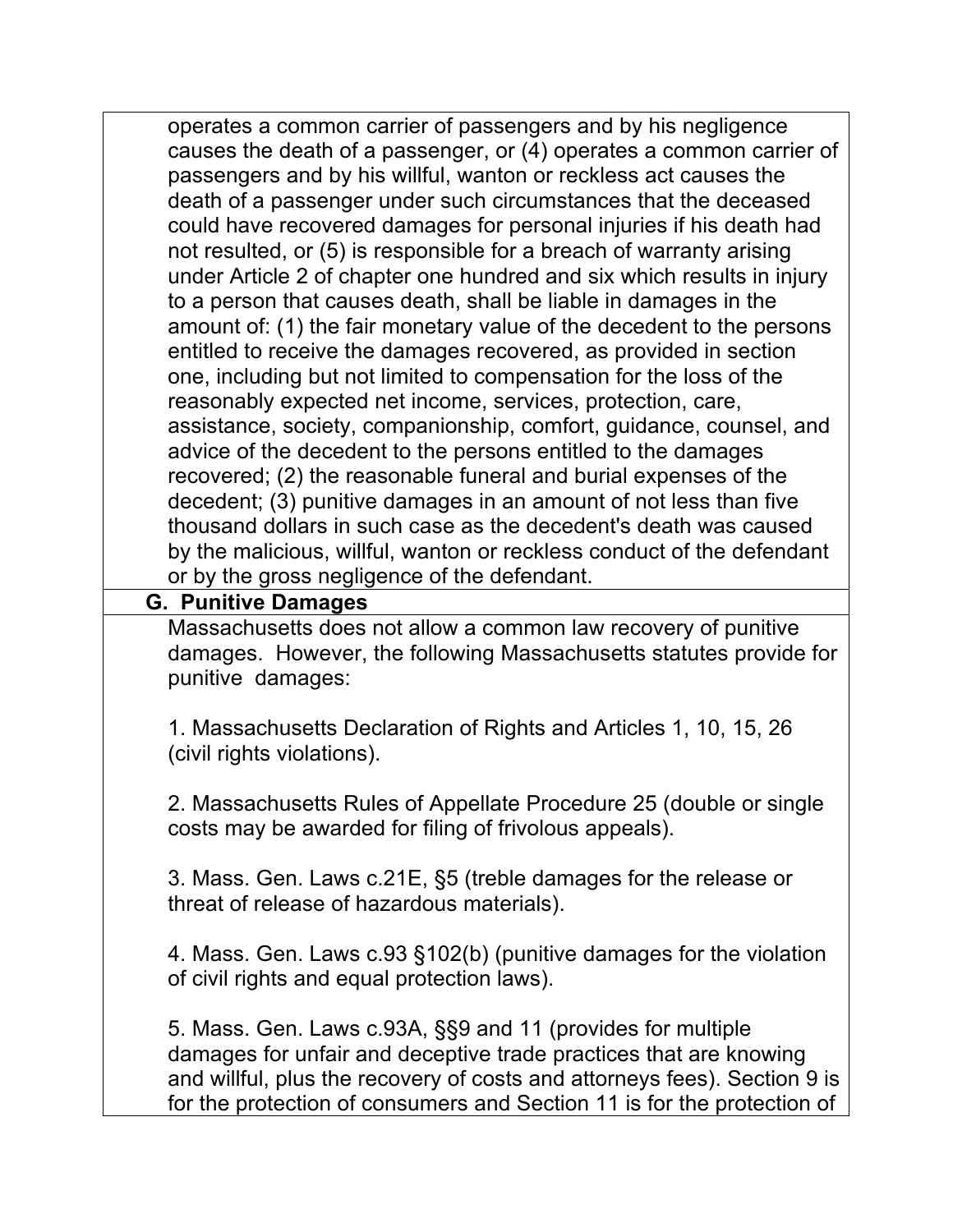| business and commercial entities and individuals.                                                                                                                                                                                                                                                                                                                                                                                                                                                                                                                                                                                                        |
|----------------------------------------------------------------------------------------------------------------------------------------------------------------------------------------------------------------------------------------------------------------------------------------------------------------------------------------------------------------------------------------------------------------------------------------------------------------------------------------------------------------------------------------------------------------------------------------------------------------------------------------------------------|
| 6. Mass. Gen. Laws c.152, §28 (double damages for employer's<br>willful misconduct).                                                                                                                                                                                                                                                                                                                                                                                                                                                                                                                                                                     |
| 7. Mass. Gen. Laws c. 176D, §3-6 and 4 (recovery of punitive<br>damages for unfair insurance practices).                                                                                                                                                                                                                                                                                                                                                                                                                                                                                                                                                 |
| 8. Mass. Gen. Laws c.231, §6F (the recovery of costs, expenses,<br>interest and attorneys fees for the making of an insubstantial,<br>frivolous or bad faith claim or defense).                                                                                                                                                                                                                                                                                                                                                                                                                                                                          |
| 9. Mass. Gen. Laws c.229, §2 (wrongful death statute provides for<br>punitive damages of not less than \$5,000, where the death was<br>caused by the malicious, willful, wanton or reckless conduct or gross<br>negligence of the defendant).                                                                                                                                                                                                                                                                                                                                                                                                            |
| H. Diminution in Value of Damaged Vehicle                                                                                                                                                                                                                                                                                                                                                                                                                                                                                                                                                                                                                |
| A plaintiff can recover for diminution in value of damaged vehicle,<br>even if no repairs are ultimately repaired.                                                                                                                                                                                                                                                                                                                                                                                                                                                                                                                                       |
| I. Loss of Use of Motor Vehicle                                                                                                                                                                                                                                                                                                                                                                                                                                                                                                                                                                                                                          |
| Can only recover for loss of use in terms of cost for rental                                                                                                                                                                                                                                                                                                                                                                                                                                                                                                                                                                                             |
| replacement.                                                                                                                                                                                                                                                                                                                                                                                                                                                                                                                                                                                                                                             |
| <b>Evidentiary Issues</b>                                                                                                                                                                                                                                                                                                                                                                                                                                                                                                                                                                                                                                |
| A. Preventability Determination                                                                                                                                                                                                                                                                                                                                                                                                                                                                                                                                                                                                                          |
| The Massachusetts Rules of evidence generally allows the admission<br>of any evidence that is "relevant." §401.01. "Relevant evidence"<br>means evidence having any tendency to make the existence of any<br>fact that is of consequence to the determination of the action more or<br>less probable than it would be without the evidence. §401.01. In<br>Rhode Island, the definition on "relevant" implies liberal admissibility.<br>§401.02. To be admissible, evidence need only pass a low threshold<br>of relevancy: there is no requirement of absolute proof. However,<br>although relevant, evidence may be excluded if its probative value is |
| substantially outweighed by the danger of unfair prejudice, confusion<br>of issues, or misleading the jury, or by consideration of undue delay,<br>waste of time, or needless presentation of cumulative evidence.<br>§403.01.                                                                                                                                                                                                                                                                                                                                                                                                                           |

"A judge has discretion to decide whether evidence is relevant and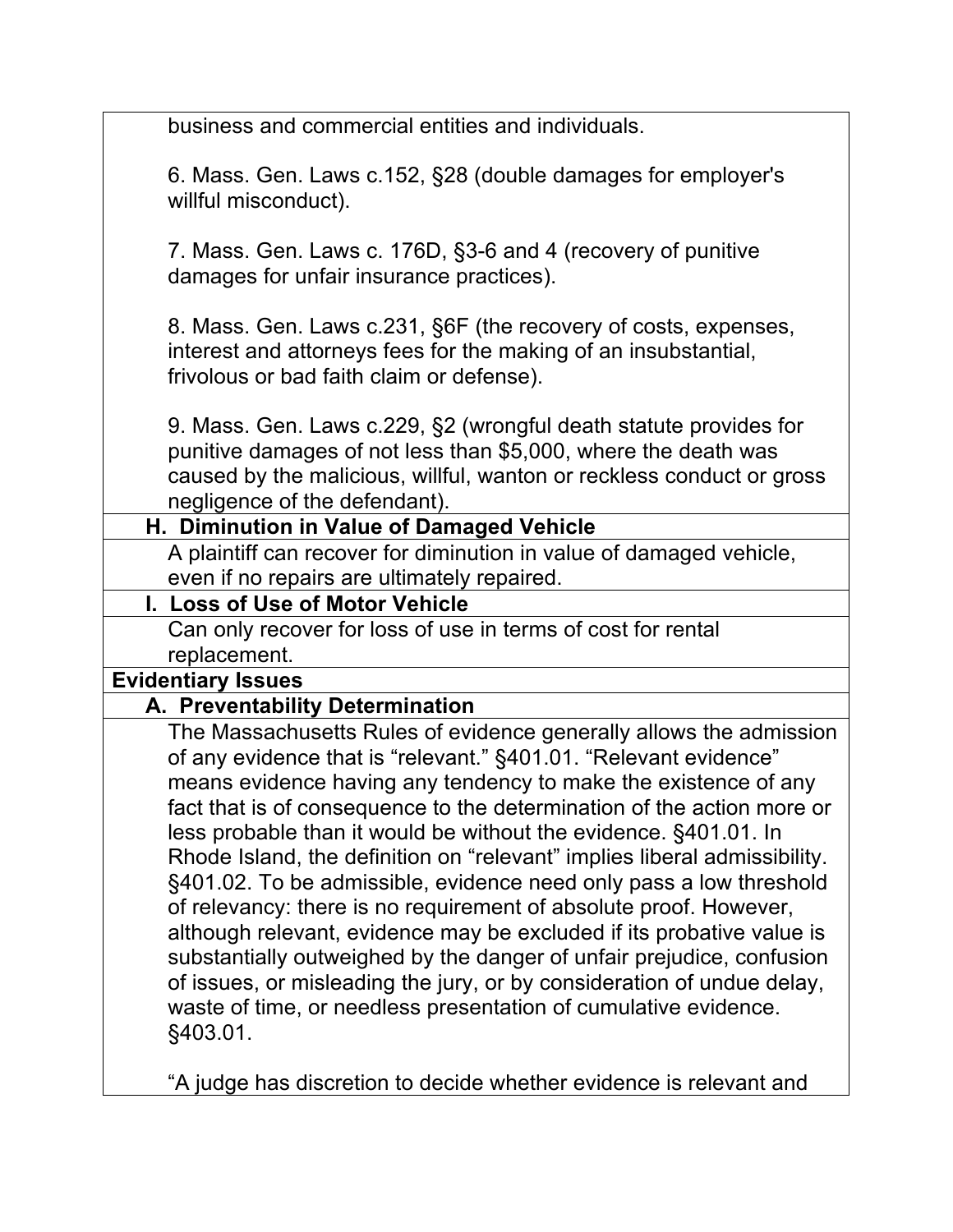| admissible at trial. Anthony's Pier Four, Inc. v. HBC Assocs., 411        |
|---------------------------------------------------------------------------|
| Mass. 451, 477 (1991). The judge must decide whether the probative        |
| value of the proffered evidence outweighs its prejudicial effect and      |
| whether it might mislead the jury. Zabin v. Picciotto, 73 Mass.App.Ct.    |
| 141, 150 (2008).                                                          |
| <b>B. Traffic Citation from Accident</b>                                  |
| Citation is admissible. However, plea and/or payment of fine is not       |
| admissible as a party admission.                                          |
| <b>C. Failure to Wear a Seat Belt</b>                                     |
| All evidence relating to safety belt use or nonuse is irrelevant in       |
| products liability action against automobile manufacturer, and            |
| inadmissible on issues of comparative fault and proximate cause.          |
| D. Failure of Motorcyclist to Wear a Helmet                               |
| M.G.L. 90 § 7: Every person operating a motorcycle or riding as a         |
| passenger on a motorcycle or in a sidecar attached to a motorcycle        |
| shall wear protective head gear conforming with such minimum              |
| standards of construction and performance as the registrar may            |
| prescribe, and no person operating a motorcycle shall permit any          |
| other person to ride as a passenger on such motorcycle or in a            |
| sidecar attached to such motorcycle unless such passenger is              |
| wearing such protective head gear, except that no protective head         |
| gear shall be required if the motorcyclist is participating in a properly |
| permitted public parade and is 18 years of age or older.                  |
| E. Evidence of Alcohol or Drug Intoxication                               |
| Admissible, subject to discretionary determination by the trial judge     |
| as to relevance and unfair prejudice.                                     |
| F. Testimony of Investigating Police Officer                              |
| Admissible, but subject to hearsay limitations.                           |
| <b>G. Expert Testimony</b>                                                |
| MA has adopted the ruling in Daubert v. Merrell Dow                       |
| Pharmaceuticals, Inc., 509 U.S. 579, 585–595 (1993) (recognizing          |
| alternative method for demonstrating reliability of report by expert      |
| which takes into account ability to test theory, existence of supporting  |
| peer-reviewed publications, data as to error rates, and standards for     |
| controlling and maintaining theory), and Commowealth v. Lanigan,          |
| 419 Mass. 15, 24–26 (1994) (adopting Daubert principles as an             |
| alternative to general acceptance in the relevant scientific              |
| community). General acceptance in the relevant scientific or              |
| professional community continues to be enough to establish reliability    |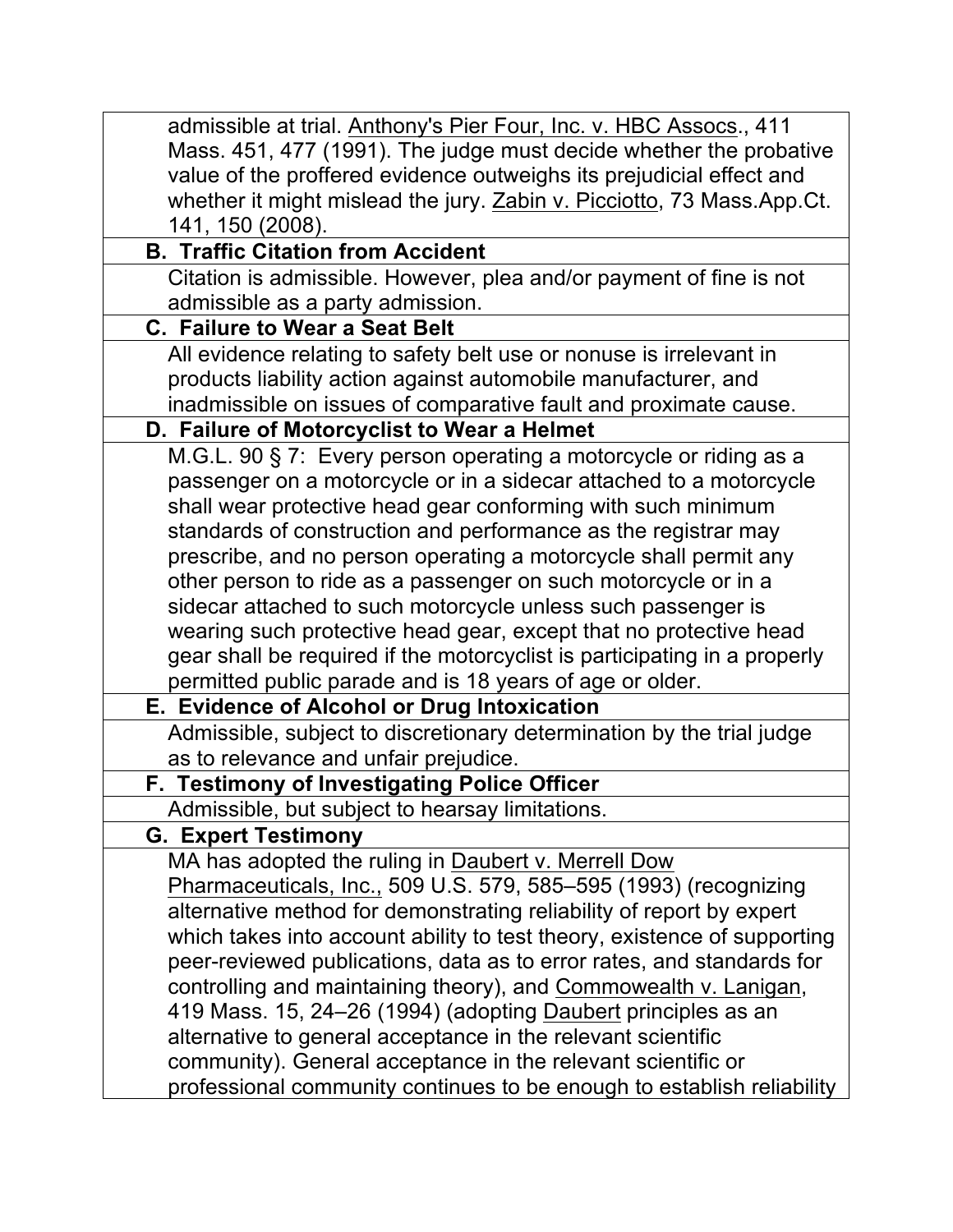| of the method used by an expert. Commonwealth v. Powell, 450<br>Mass. 229, 238 (2007); Commonwealth v. Patterson, 445 Mass 626,<br>640 (2005). All expert opinion testimony, even that relying on an<br>expert's personal observations or clinical experience, is subject to the<br>Daubert-Lanigan analysis. See Canavan's Case, 432 Mass. 304,<br>312-313 (2000                                                                                                                                                                                                                                                                                               |
|-----------------------------------------------------------------------------------------------------------------------------------------------------------------------------------------------------------------------------------------------------------------------------------------------------------------------------------------------------------------------------------------------------------------------------------------------------------------------------------------------------------------------------------------------------------------------------------------------------------------------------------------------------------------|
| <b>H. Collateral Source</b>                                                                                                                                                                                                                                                                                                                                                                                                                                                                                                                                                                                                                                     |
| <b>Collateral Sources</b>                                                                                                                                                                                                                                                                                                                                                                                                                                                                                                                                                                                                                                       |
| Under the "collateral source rule," the Massachusetts Supreme Court<br>has held that a defendant may not show that a plaintiff has received<br>other compensation for his injury from some other source. Corsetti v.<br>Stone Co., 396 Mass. 1, 16-17 (1985). "The rationale behind this so-<br>called 'collateral source rule' is that the receipt of such income does<br>not lawfully reduce the plaintiffs' damages, yet jurors might be led by<br>the irrelevancy to consider plaintiffs' claims unimportant or trivial or to<br>refuse plaintiffs' verdicts or reduce them, believing that otherwise<br>there would be unjust double recovery." Id. at 17. |
| <b>I. Recorded Statements</b>                                                                                                                                                                                                                                                                                                                                                                                                                                                                                                                                                                                                                                   |
| Recorded statements are only admissible, and only pursuant to the<br>Court's discretion, for the purposes of impeachment, to evidence a<br>statement against interest, to evidence past inconsistent statements,<br>evidence a party admission, or for a witness otherwise unavailable or<br>deceased.                                                                                                                                                                                                                                                                                                                                                          |
| <b>J. Prior Convictions</b>                                                                                                                                                                                                                                                                                                                                                                                                                                                                                                                                                                                                                                     |
| M.G.L. 233 § 21: The conviction of a witness of a crime may be<br>shown to affect his credibility, except as follows:                                                                                                                                                                                                                                                                                                                                                                                                                                                                                                                                           |
| First, The record of his conviction of a misdemeanor shall not be<br>shown for such purpose after five years from the date on which<br>sentence on said conviction was imposed, unless he has<br>subsequently been convicted of a crime within five years of the time<br>of his testifying.                                                                                                                                                                                                                                                                                                                                                                     |
| Second, The record of his conviction of a felony upon which no<br>sentence was imposed or a sentence was imposed and the execution<br>thereof suspended, or upon which a fine only was imposed, or a<br>sentence to a reformatory prison, jail, or house of correction, shall not                                                                                                                                                                                                                                                                                                                                                                               |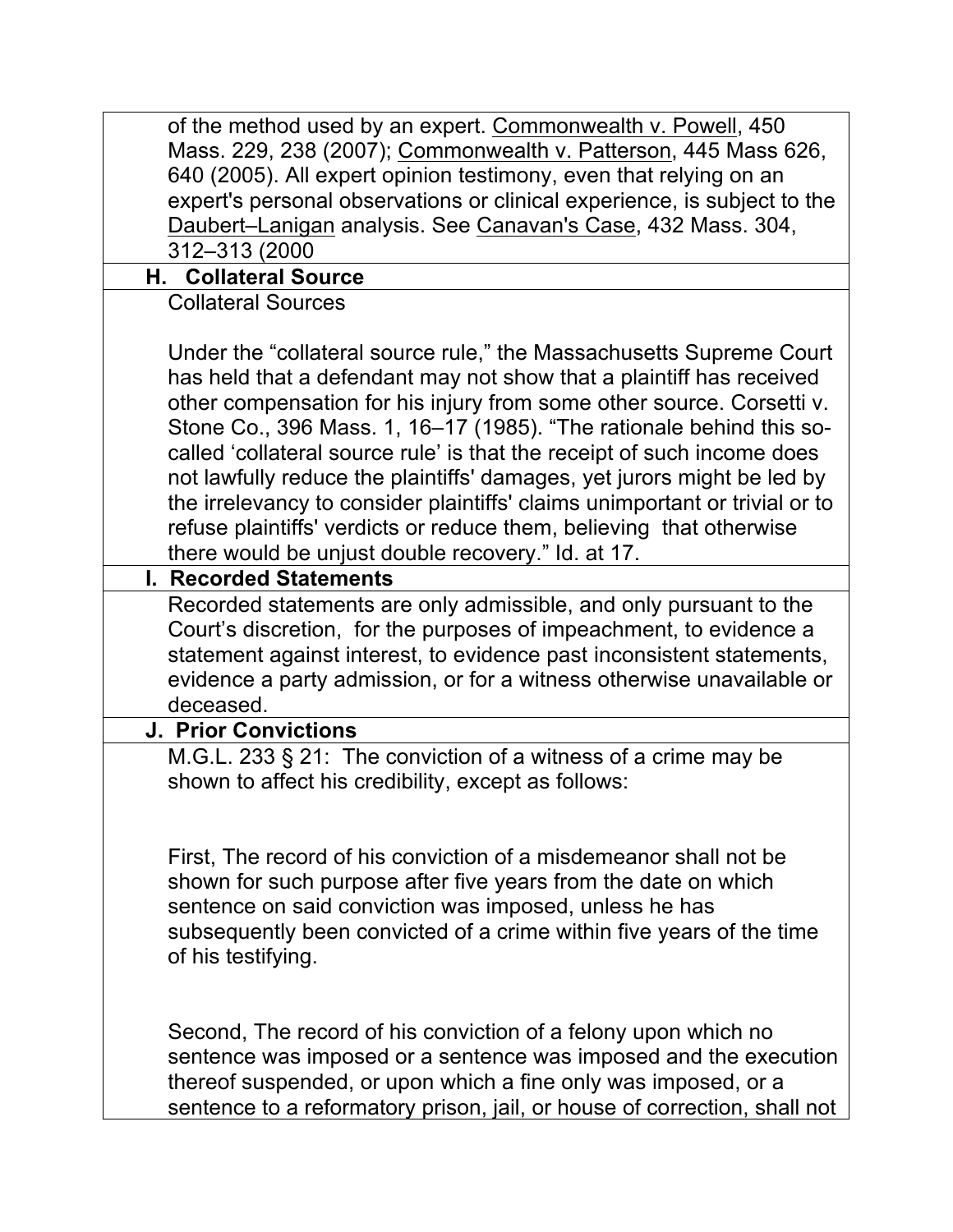| be shown for such purpose after ten years from the date of<br>conviction, if no sentence was imposed, or from the date on which       |
|---------------------------------------------------------------------------------------------------------------------------------------|
| sentence on said conviction was imposed, whether the execution                                                                        |
| thereof was suspended or not, unless he has subsequently been                                                                         |
| convicted of a crime within ten years of the time of his testifying. For                                                              |
| the purpose of this paragraph, a plea of guilty or a finding or verdict of                                                            |
| guilty shall constitute a conviction within the meaning of this section.                                                              |
|                                                                                                                                       |
|                                                                                                                                       |
| Third, The record of his conviction of a felony upon which a state                                                                    |
| prison sentence was imposed shall not be shown for such purpose<br>after ten years from the date of expiration of the minimum term of |
| imprisonment imposed by the court, unless he has subsequently                                                                         |
| been convicted of a crime within ten years of the time of his testifying.                                                             |
|                                                                                                                                       |
|                                                                                                                                       |
| Fourth, the record of his conviction for a traffic violation upon which a                                                             |
| fine only was imposed shall not be shown for such purpose unless he                                                                   |
| has been convicted of another crime or crimes within five years of the                                                                |
| time of his testifying.                                                                                                               |
| K. Driving History                                                                                                                    |
| Admissible, subject to discretionary determination by the trial judge<br>as to relevance and unfair prejudice.                        |
| L. Fatigue                                                                                                                            |
| Admissible, subject to discretionary determination by the trial judge                                                                 |
| as to relevance and unfair prejudice.                                                                                                 |
| <b>M. Spoliation</b>                                                                                                                  |
| Sanctions for spoliation include exclusion of evidence, admission of                                                                  |
| evidence of the circumstances under which the spoliation occurred,                                                                    |
| Gath v. M/A-Com, Inc., 440 Mass. 482, 488, 802 N.E.2d 521 (2003);                                                                     |
| instruction to the jury on its ability to draw a negative inference from                                                              |
| the spoliation of the evidence, id; and, in cases of intentional                                                                      |
| spoliation of evidence, the imposition of default judgment or                                                                         |
| dismissal. See Gos v. Brownstein, 403 Mass. 252, 257, 526 N.E.2d                                                                      |
| 1267 (1988)                                                                                                                           |
| <b>Settlement</b>                                                                                                                     |
| A. Offer of Judgment<br>Massachusetts Civil Procedure Rule 68: Offer of Judgment:                                                     |
|                                                                                                                                       |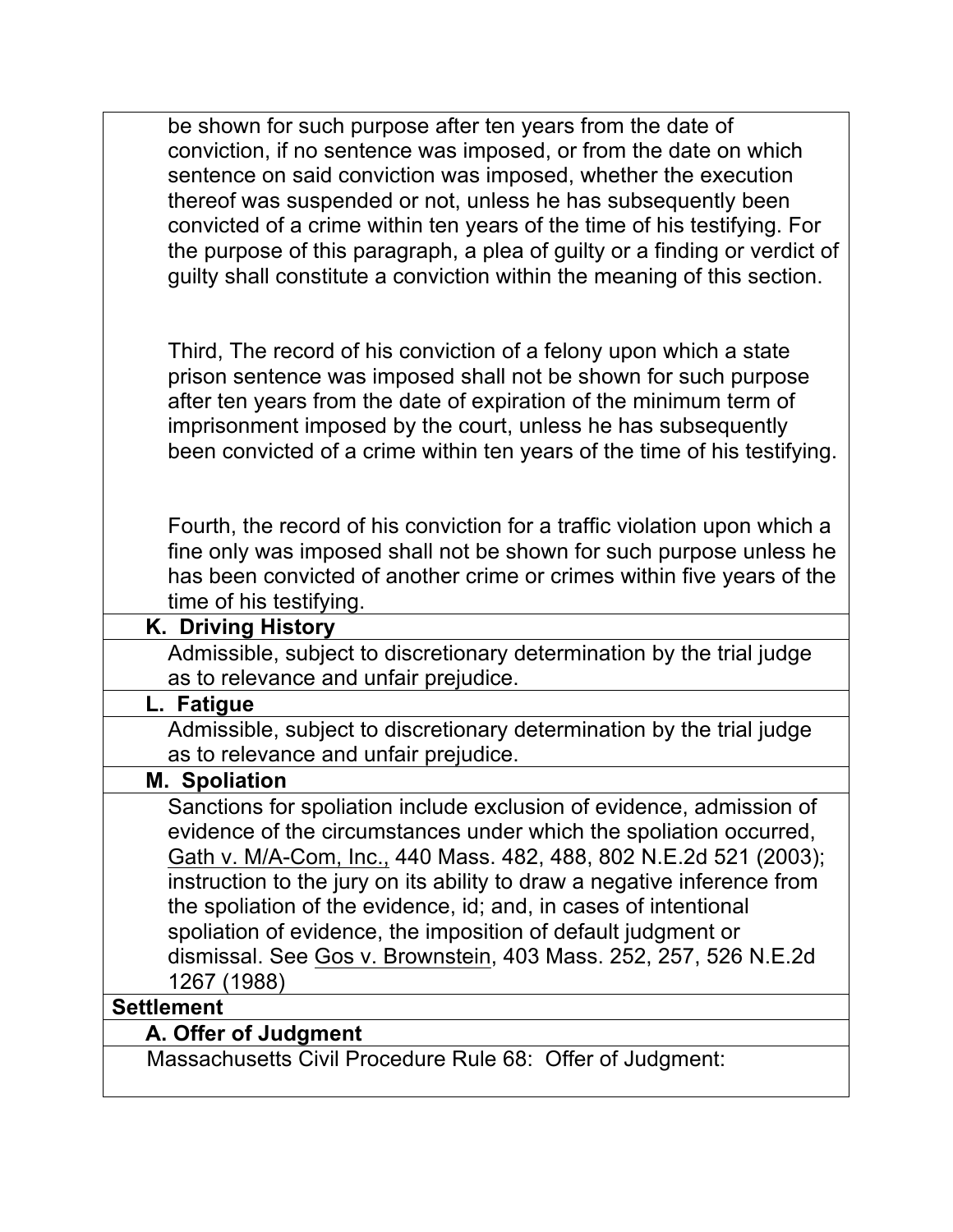| At any time more than 10 days before the trial begins, a party defending    |  |
|-----------------------------------------------------------------------------|--|
| against a claim may serve upon the adverse party an offer to allow          |  |
| judgment to be taken against him for the money or property or to the        |  |
| effect specified in his offer, with costs then accrued. If within 10 days   |  |
| after the service of the offer the adverse party serves written notice that |  |
| the offer is accepted, either party may then file the offer and notice of   |  |
| acceptance together with proof of service thereof and thereupon the         |  |
| clerk shall enter judgment. An offer not accepted shall be deemed           |  |
| withdrawn and evidence thereof is not admissible except in a                |  |
| proceeding to determine costs. If the judgment exclusive of interest        |  |
| from the date of offer finally obtained by the offeree is not more          |  |
| favorable than the offer, the offeree must pay the costs incurred after     |  |
| the making of the offer. The fact that an offer is made but not accepted    |  |
| does not preclude a subsequent offer. When the liability of one party to    |  |
| another has been determined by verdict or order or judgment, but the        |  |
| amount or extent of the liability remains to be determined by further       |  |
| proceedings, the party adjudged liable may make an offer of judgment,       |  |
| which shall have the same effect as an offer made before trial if it is     |  |
| served within a reasonable time not less than 10 days prior to the          |  |
| commencement of hearings to determine the amount or extent of               |  |
| liability.                                                                  |  |
| <b>B.</b> Liens                                                             |  |
| Private insurance provider has a lien as against third-party tortfeasor     |  |

Private insurance provider has a lien as against third-party tortfeasor and will ordinarily look to the entirety of the settlement proceeds for the purpose of enforcing its lien or right to reimbursement.

Plaintiff's are entitled to complete recovery of full amount of medical bills without setoff. No evidence of liens or insurance payments are admissible at the time of trial.

Under statute governing evidence of medical and hospital services, evidence of amounts actually paid to the plaintiff's medical provider was not admissible to show the fair and reasonable charge for provider's services to plaintiff for her personal injuries in negligence action, but evidence could be introduced by defendant concerning the range of payments that the provider accepted for the types of medical services that the plaintiff received. M.G.L.A. c. 233, § 79G. Law v. Griffith, 457 Mass. 349, 930 N.E.2d 126, Mass.,2010

#### **C. Minor Settlement**

A parent can sign a pre-accident release on behalf of a minor child. It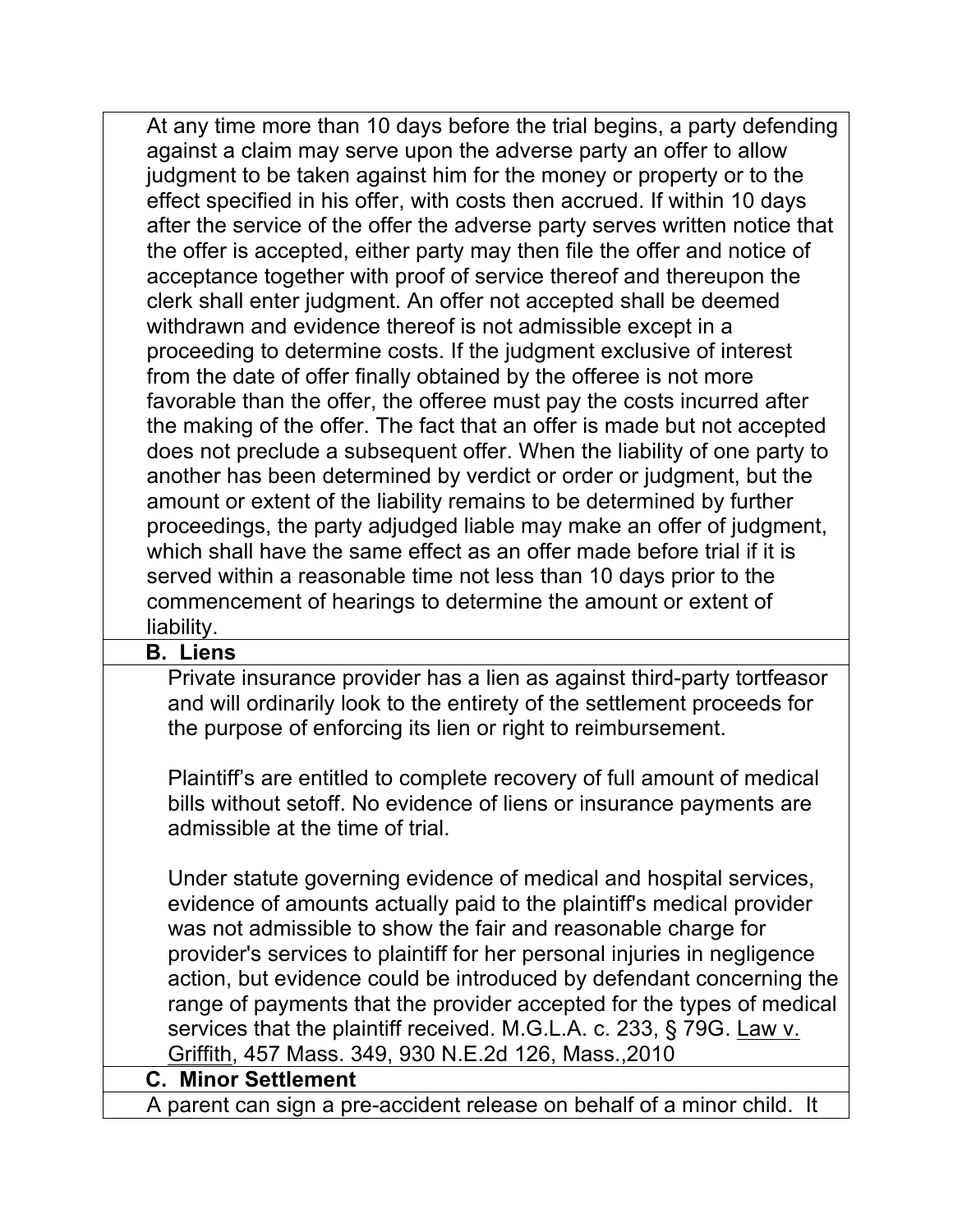may be enforceable even if, upon reaching the age of majority, the child attempts to void the contract.

Statute of limitations is tolled in the case of a minor until the minor reaches the age of majority. M.G.L.A. 260 § 7.

| D. Negotiating Directly with Attorneys |
|----------------------------------------|
|----------------------------------------|

Permitted.

## **E. Confidentiality Agreements**

Confidentiality agreements are permitted.

#### **F. Releases**

A parent may execute an enforceable release on behalf of a minor child.

Pre-accident waivers and releases may be enforceable.

An unambiguous and comprehensive release will be enforced as drafted.

Massachusetts law favors the enforcement of releases. *Lee v. Allied Sports Assocs., Inc.,* 349 Mass. 544, 550, 209 N.E.2d 329 (1965), citing *MacFarlane's Case,* 330 Mass. 573, 576, 115 N.E.2d 925 (1953); *Clarke v. Ames,* 267 Mass. 44, 47, 165 N.E. 696 (1929). A party may, by agreement, allocate risk and exempt itself from liability that it might subsequently incur as a result of its own negligence. See, e.g., *Lee v. Allied Sports Assocs., Inc., supra* at 550, 209 N.E.2d 329; *Barrett v. Conragan,* 302 Mass. 33, 18 N.E.2d 369 (1938); *Ortolano v. U–Dryvit Auto Rental Co.,* 296 Mass. 439, 6 N.E.2d 346 (1937). See also J.W. Smith & H.B. Zobel, Rules Practice § 8.18 (1974). "There can be no doubt ... that under the law of Massachusetts ... in the absence of fraud a person may make a valid contract exempting himself from any liability to another which he may in the future incur as a result of his negligence or that of his agents or employees acting on his behalf." *Schell v. Ford,* 270 F.2d 384, 386 (1st Cir.1959). Whether such contracts be called releases, covenants not to sue, or indemnification agreements, they represent "a practice our courts have long found acceptable." *Minassian v. Ogden Suffolk Downs, Inc., supra* at 493, 509 N.E.2d 1190. See *Shea v. Bay State Gas Co.,* 383 Mass. 218, 223–224, 418 N.E.2d 597 (1981); *Clarke v. Ames, supra* at 47, 165 N.E. 696. Sharon v. City of Newton, 437 Mass. 99, 105, 769 N.E.2d 738, 744 (2002).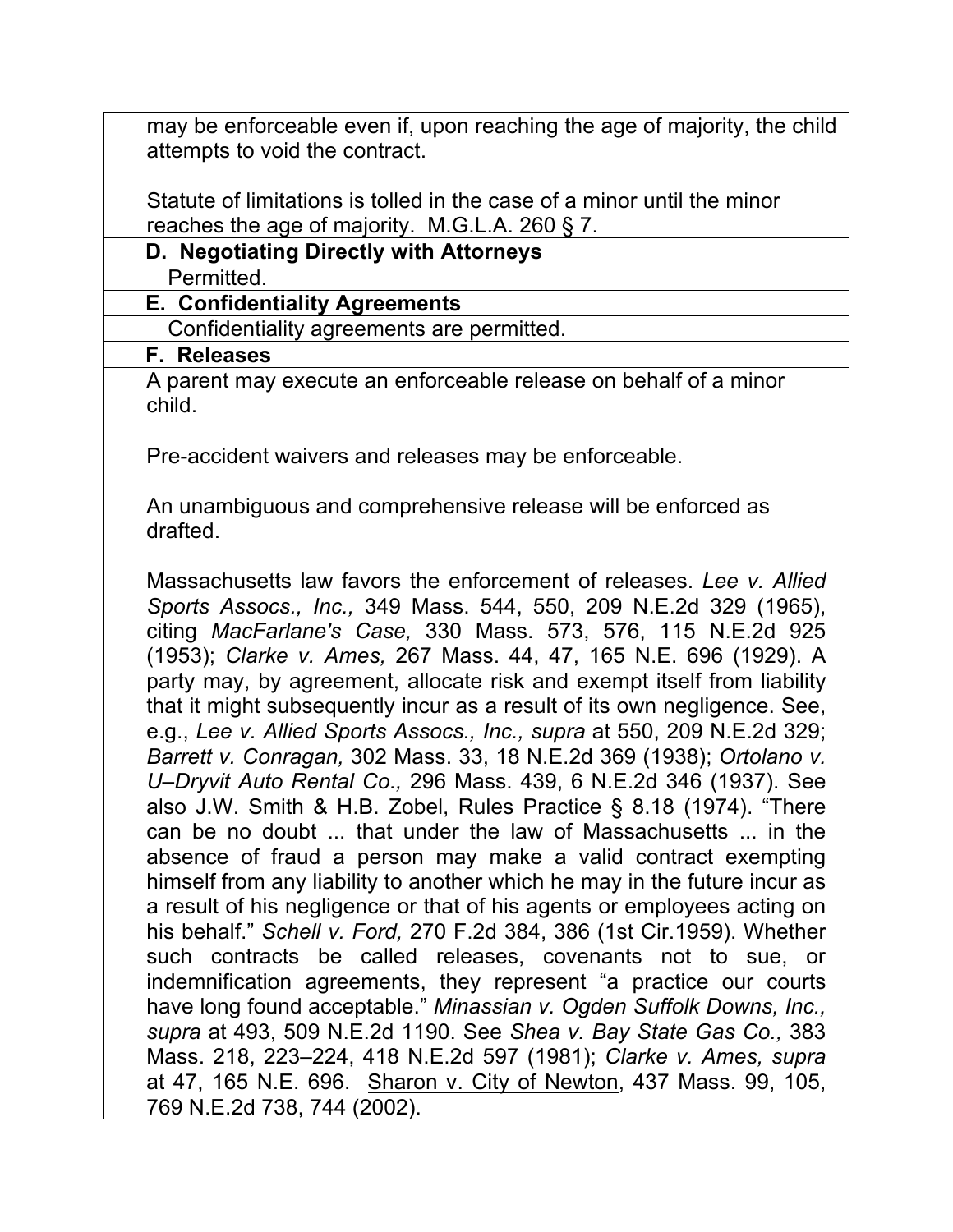| <b>G. Voidable Releases</b>                                                                     |
|-------------------------------------------------------------------------------------------------|
| Unrepresented plaintiff cannot void a release for lack of legal                                 |
| representation/advice.                                                                          |
| <b>Transportation Law</b>                                                                       |
| A. State DOT Regulatory Requirements                                                            |
| G.L. c 90 § 19L(a) provides for the adoption of regulations to insure                           |
| compliance by interstate and intrastate motor carriers with state and                           |
| federal laws, including regulations of the U.S. DOT, FMCSA.                                     |
| <b>B. State Speed Limits</b>                                                                    |
| The speed limit is 65 m.p.h.                                                                    |
| <b>C. Overview of State CDL Requirements</b>                                                    |
| If you are at least 21 years of age and have not had your driver's                              |
| license or right to operate taken away by the Registrar, you may                                |
| apply for an interstate (all states) transport CDL permit at any RMV                            |
| full-service office. If you are at least 18 years of age and have not had                       |
| your driver's license or right to operate taken away by the Registrar,                          |
| you may apply for an intrastate (Massachusetts only) transport CDL                              |
| permit at any RMV full-service office.                                                          |
| <b>Insurance Issues</b>                                                                         |
| A. State Minimum Limits of Financial Responsibility                                             |
| \$20,000/\$40,000/\$5,000 pd                                                                    |
| <b>B. Uninsured Motorist Coverage</b>                                                           |
| Not compulsory in MA.                                                                           |
| <b>C. No Fault Insurance</b>                                                                    |
| Yes. Every driver must carry Personal Injury Protection insurance<br>("PIP") (minimum \$8,000). |
| D. Disclosure of Limits and Layers of Coverage                                                  |
| Failing to affirm or deny coverage of claims within a reasonable time                           |
| after proof of loss statements have been completed can be a violation                           |
| of MGL c. 176D and c. 93A.                                                                      |
| <b>E. Unfair Claims Practices</b>                                                               |
| Massachusetts has an unfair claims practices statute. However, the                              |
| insured has no right of action. Violation of statute may give rise to                           |
| deceptive business practices claim by the insured. Failure to effectuate                        |
| prompt, fair and equitable settlements of claims in which liability is clear                    |
| is violated.                                                                                    |
| <b>F. Bad Faith Claims</b>                                                                      |
| Unfair settlement practices (i.e., failing to settle claims promptly) under                     |